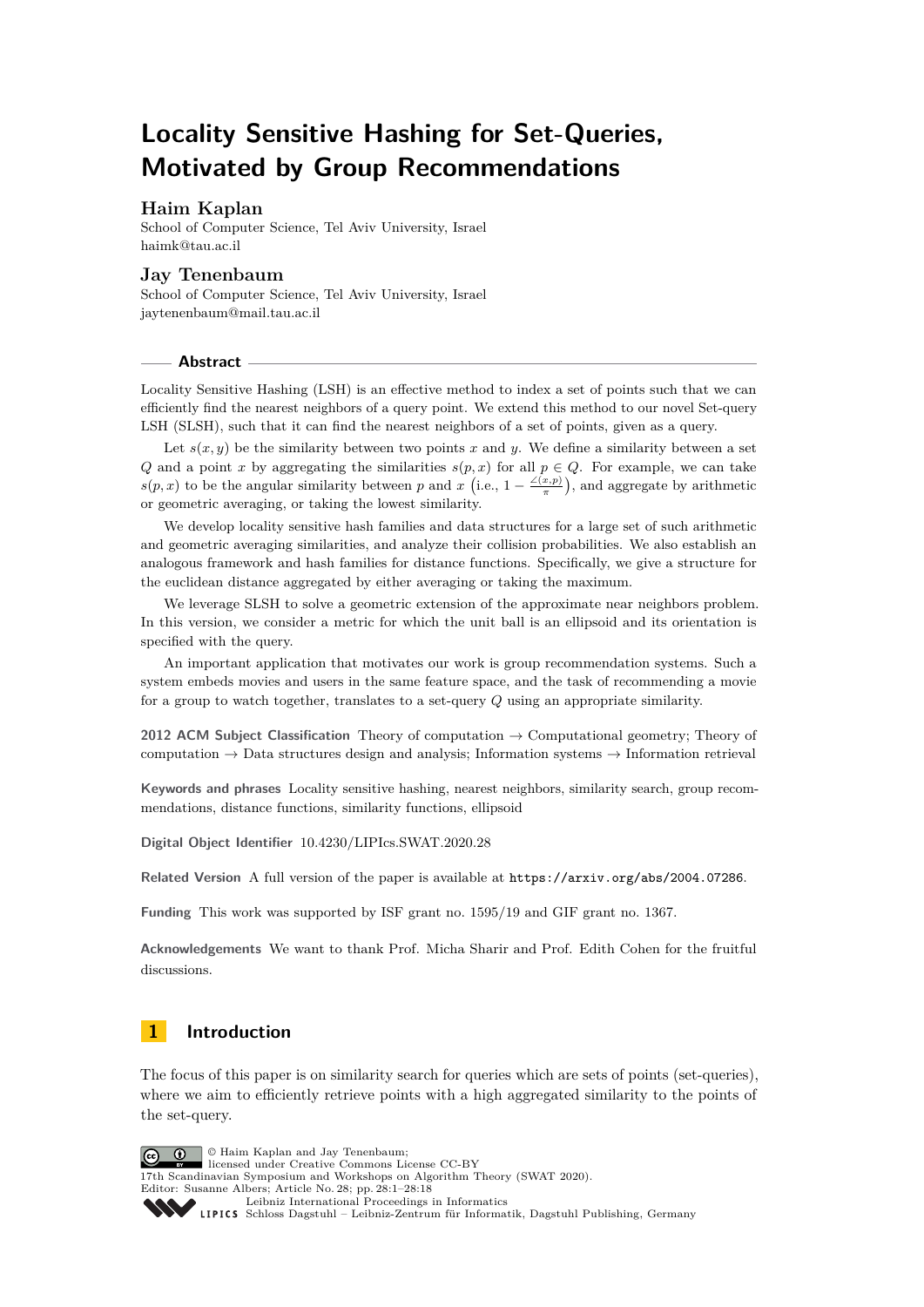### **28:2 LSH for Set-Queries, Motivated by Group Recommendations**

Efficient similarity search for massive databases is central in many application areas, such as recommendation systems, content-based image or audio retrieval, machine learning, pattern recognition, and data analysis. The database is often composed of high-dimensional feature vectors of documents, images, etc., and we are interested in finding the near neighbors of a query vector.

Traditional tree-based indexing mechanisms do not scale well to higher dimensions, a phenomenon known as the "curse of dimensionality". To cope with this curse of dimensionality, Indyk and Motwani [\[11,](#page-12-0) [10\]](#page-11-0) introduced Locality Sensitive Hashing (LSH), a framework based on hash functions for which the probability of hash collision is higher for similar points than for dissimilar points.

Using such hash functions, one can determine near neighbors by hashing the query point and retrieving the data points stored in its bucket. Typically, multiple LSH functions are concatenated to reduce false positives, and multiple hash tables are needed to reduce false negatives. This gives rise to a data structure which satisfies the following property: for any query point  $q$ , if there exists an *S*-similar data point to  $q$  in the database, it retrieves (with constant probability) some *cS*-similar data point to *q* for some constant  $0 < c < 1$ . This data structure is parameterized by a parameter  $\rho = \frac{\log(p_1)}{\log(p_2)} < 1$ , where  $p_1$  is the minimal collision probability for any two points of similarity at least  $S$ , and  $p_2$  is the maximal collision probability for any two points of similarity at most *cS*. The data structure can be built in time and space  $O(1/p_1 \cdot n^{1+\rho})$ , and its query time is  $O(1/p_1 \cdot n^{\rho} \log_{1/p_2}(n))$ .

Since the seminal paper of Indyk and Motwani [\[11,](#page-12-0) [10\]](#page-11-0), many extensions have been considered for the LSH framework [\[16\]](#page-12-1). A notable extension is the work of Shrivastava and Li [\[22\]](#page-12-2), which study the inner product similarity  $ip\text{-}sim(x, y) = x^T y$ . They find near neighbors for the inner product similarity by extending the LSH framework to allow asymmetric hashing schemes (ALSH) [\[20\]](#page-12-3), in which we hash the query and the data points using different hash functions. There is also an analogous LSH framework for distance functions, based on hash functions for which the probability of hash collision is higher for near points than for far points. An important distance function to which the LSH framework has been applied is the  $\ell_p$  distance [\[19\]](#page-12-4). Datar et al. [\[8\]](#page-11-1) study the  $\ell_p$  distance for  $p \in (0, 2]$ , and present a hash based on *p*-stable distributions. Andoni and Indyk [\[2\]](#page-11-2) give a near-optimal (data oblivious) scheme for  $p = 2$ . Recently, several theoretically superior data dependent schemes have been designed [\[3,](#page-11-3) [4\]](#page-11-4).

A noteworthy application of LSH is for *recommendation systems* [\[15\]](#page-12-5), which are required to recommend points that are similar feature-wise to the user. *Group recommendation systems* [\[14,](#page-12-6) [17\]](#page-12-7) are recommendation systems which provide recommendations, not only to an individual, but also to a whole group of people, and are gaining popularity in recent years. The need in such systems arises in many scenarios: when searching for a movie or a TV show for friends to watch together [\[21,](#page-12-8) [23\]](#page-12-9), a travel destination for a family to spend a holiday break in [\[13,](#page-12-10) [18\]](#page-12-11), or a good restaurant for a group of tourists to have lunch in [\[5\]](#page-11-5). In the literature of group recommendation systems, Jameson et al. [\[14\]](#page-12-6) survey various techniques to aggregate individual user-point similarities *s* to a group-point similarity *s* ∗ . The most famous aggregation techniques are the *average similarity* which defines the aggregated similarity to be  $s^*(Q, x) = \frac{1}{|Q|} \sum_{q \in Q} s(q, x)$ , and the *center similarity* (sometimes called *Least-Misery*) which defines the aggregated similarity to be  $s^*(Q, x) = \min_{q \in Q} (s(q, x)).$ 

Most of the work to date on group recommendations is experimental on relatively small data sets. In this paper we give (the first to the best of our knowledge) rigorous mathematical treatment of this problem using the LSH framework. LSH-based recommendation schemes are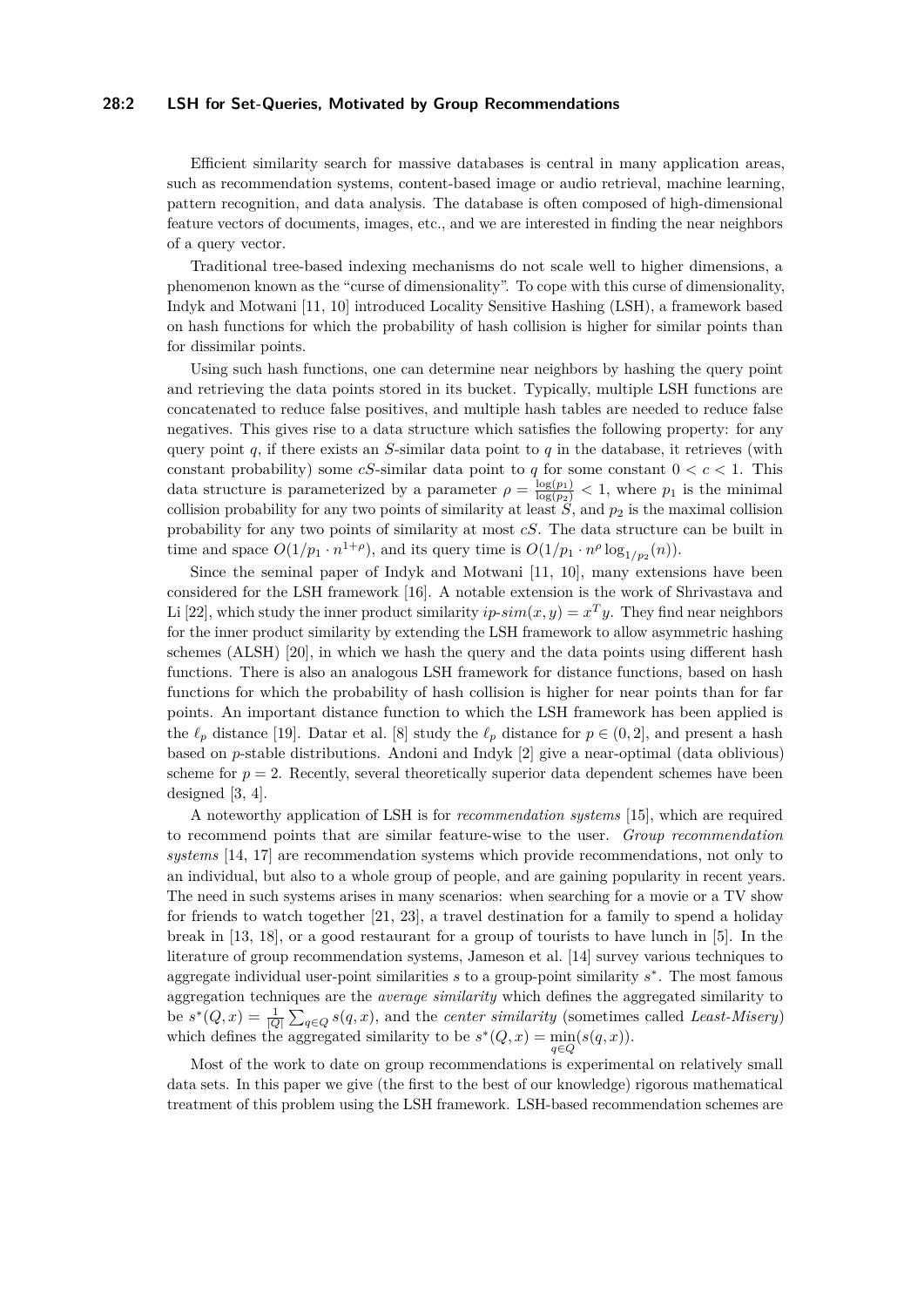used for individual recommendations but do not naturally support group recommendations. We extend LSH to support set-queries. We formalize this setting by introducing the notions of a set-query-to-point (s2p) similarity function, and of the novel *set-query LSH* (SLSH).

Our novel set-query LSH (SLSH) framework extends the LSH framework to similarities between a set of points and a point (s2p similarities). We define such a similarity between a set-query  $Q = \{q_1, \ldots, q_k\} \subset Z$  and a point  $x \in Z$  by aggregating (e.g., averaging) pointto-point (p2p) similarities  $(s(q_1, x), \ldots, s(q_k, x))$  where  $s : Z \times Z \to \mathbb{R}_{\geq 0}$  is a p2p similarity. Specifically, we consider the  $\ell_p$  *similarity*  $s_p(Q, x) = \frac{1}{k} \sum_{i=1}^k (s(q_i, x))^p$  for a constant  $p \in \mathbb{N}$ (of which the *average similarity*  $s_{avg}(Q, x) = s_1(Q, x)$  is a special case), the *geometric similarity*  $s_{geo}(Q, x) = \prod_{i=1}^{k} s(q_i, x)$ , and the *center similarity*  $s_{cen}(Q, x) = \min_{q \in Q} s(q, x)$ of *s*. [1](#page-2-0) Analogously, we can define s2p distance functions and SLSH framework for distances. We develop hash families for which the probability of collision between a set-query *Q* and a point  $x$  is higher when  $Q$  is similar to  $x$  than when  $Q$  is dissimilar to  $x$ .

#### **Our contribution**

We extend the LSH framework to a novel framework for handling set-queries (SLSH) for both distance and similarity functions, and study their set-query extensions. We develop various techniques for designing set-query LSH schemes, either by giving an SLSH family directly for the s2p similarity at hand, or by reducing the problem to a previously solved problem for a different distance or similarity.

**Simple SLSH schemes via achievable p2p similarities.** We say that a p2p similarity *s* is *achievable* if there exists a hash family such that the collision probability between *x* and *y* is exactly *s*(*x, y*). The *angular*, *hamming* and *Jaccard* p2p similarities have this property. We show how to construct SLSH families for the  $\ell_p$  and geometric s2p similarities that are obtained by aggregating a p2p similarity which is achievable.

Many of our SLSH families for s2p similarities can be extended to *weighted* s2p similarity functions, in which the contribution of each individual p2p similarity has a different weight. For example, define the weighted geometric s2p similarity (of a p2p similarity *s*) of a set-query *Q* and a data point *x* to be  $s_{wgeo}(Q, x) = \prod_{i=1}^{k} (s(q_i, x))^{w_i}$ . These weights are independent of the specific query and are given at preprocessing time. As an example, a solution for the SLSH problem for *swgeo* for any *achievable* p2p similarity *s* appears in Appendix [A.2.](#page-13-0)

Additionally, we present an SLSH scheme for the average euclidean distance which is based upon the shrink-lift transformation (the "lift" refers to the lifting transformation from Bachrach et al. [\[6\]](#page-11-6)) which approximately reduces euclidean distances to angular distances. We get an average angular distance problem which we then solve using the fact that the angular similarity is achievable and inversely related to the angular distance.[2](#page-2-1)

<span id="page-2-0"></span><sup>1</sup> For ease of presenting our ideas, we define the *s<sup>p</sup>* and center similarities to be the *p*'th and *k*'th power of their conventional definition in the literature. Note that the results follow for the conventional definitions since maximizing a similarity is equivalent to maximizing a constant power of it.

<span id="page-2-1"></span><sup>&</sup>lt;sup>2</sup> We note that as the LSH approximation parameter *c* approaches 1, the required shrink approaches 0. This makes the angles between the lifted points small, which in turn deteriorates the performance of the angular similarity structure (in particular, one can show that the term in  $\log_{1/p_2}(n)$  in the query time bound of the LSH structure approaches infinity). Therefore, we conclude that the shrink-lift transformation is useful for values of *c* which are not too close to 1. However, note that such a property holds for any LSH-based nearest neighbors algorithm, where for approximation ratios  $c \to 1$ , the performance becomes equivalent or worse than linear scan.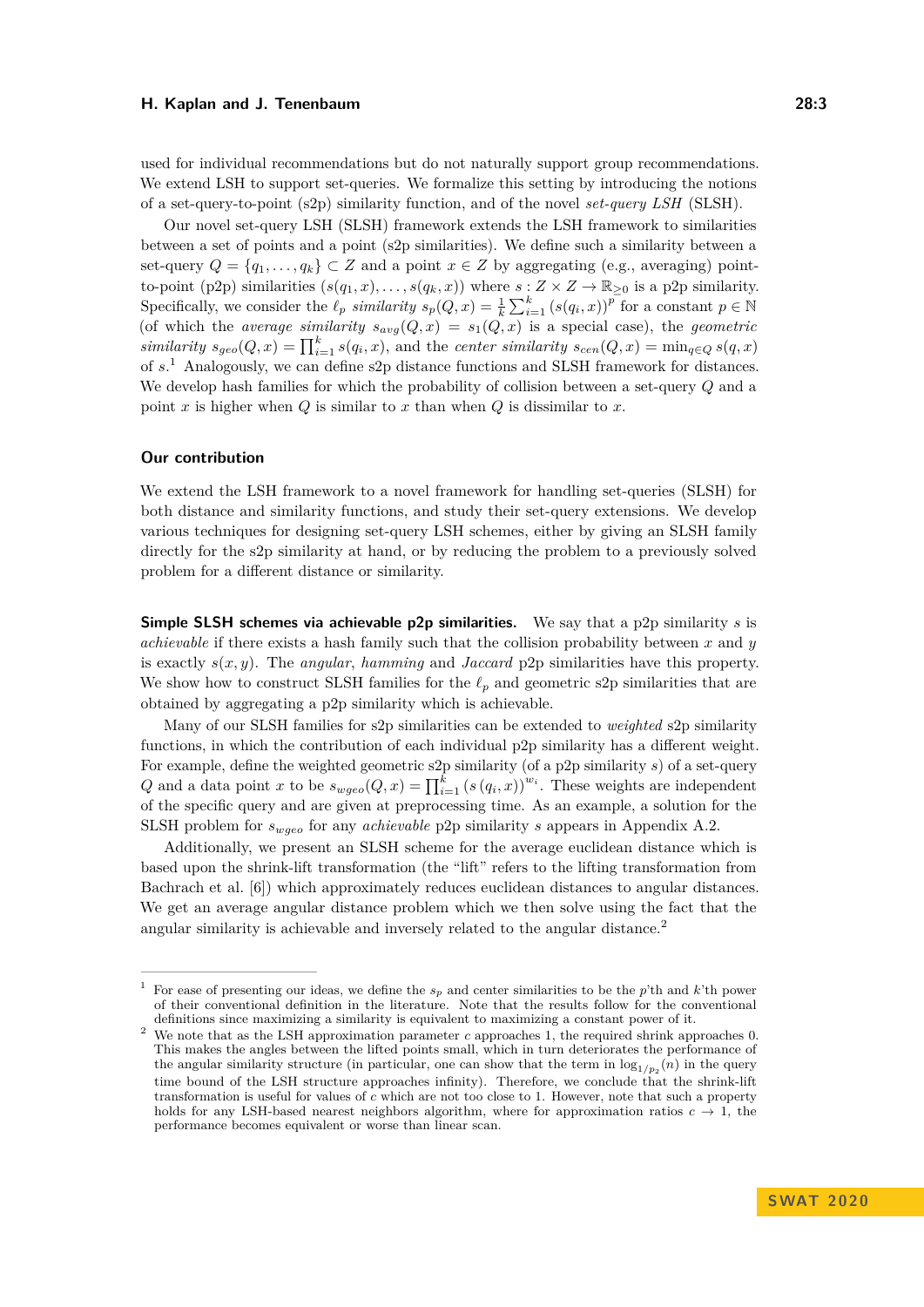### **28:4 LSH for Set-Queries, Motivated by Group Recommendations**

**Ellipsoid ALSH.** We define the novel *euclidean ellipsoid distance* which naturally extends the regular euclidean distance. We develop an LSH-based near neighbors structure for this distance by a reduction to an SLSH problem with respect to the geometric angular distance. Recall that in the euclidean approximate near neighbor problem, the query specifies the center of two concentric balls such that one is a scaled version of the other. Analogously, in our novel ellipsoid distance, the query specifies the center and orientation of two concentric ellipsoids such that one is a scaled version of the other. If there is a point in the small ellipsoid, we have to return a point in the large one. We reduce this problem to a novel angular ellipsoid distance counterpart via the shrink-lift transformation mentioned before. In this angular distance counterpart, the distance is a weighted sum of squared angles (rather than squared distances in the euclidean ellipsoid distance).

To solve the angular ellipsoid ALSH problem, we make a neat observation that the squared angle that a point creates in the direction of an angular ellipsoid axis, is inversely related to the collision probability of the point with the hyperplane perpendicular to the axis, in the ALSH family of Jain et al. [\[12\]](#page-12-12). This observation reduces the problem to a weighted geometric angular similarity SLSH problem, which we finally solve as indicated above using the fact that the angular similarity is achievable.

**Center euclidean distance SLSH.** The most challenging s2p distance is the center euclidean distance which wants to minimize the maximum distance from the points of the set-query. For this distance function, we obtain an SLSH scheme when the set-query is of size 2, via a reduction to the euclidean ellipsoid ALSH problem. This reduction is based on an observation that the points of center euclidean distance at most  $r$  to a set-query of size 2, approximately form an ellipsoid.

We focus on developing techniques to construct SLSH families, but we do not compute closed formulas for *ρ* as a function of *S* and *c*. These expressions can be easily derived for the simpler families but are more challenging to derive for the more complicated ones. We leave the optimization of *ρ* and testing the method on real recommendation data for future work.

#### **Other related work**

Since we study our novel SLSH framework, there is no direct previous work on this. That been said, there is related previous work on LSH, ALSH, and recommendation systems which are as follows. In the literature of recommendation systems, Koren and Volinsky [\[15\]](#page-12-5) discuss matrix factorization models where user-item interactions are modeled as inner products, and Bachrach et al. [\[6\]](#page-11-6) propose a transformation that reduces the inner product similarity to euclidean distances. Regarding group recommendation systems, Masthoff and Judith [\[17\]](#page-12-7) show that humans care about fairness and avoiding individual misery when giving group recommendations, and Yahia et al. [\[1\]](#page-11-7) formalize semantics that account for item relevance to a group, and disagreements among the group members. Regarding LSH and ALSH, Neyshabur and Srebro [\[20\]](#page-12-3) study symmetric and asymmetric hashing schemes for the inner product similarity, and show a superior symmetric LSH to that of Shrivastava and Li [\[22\]](#page-12-2), that uses the transformation of Bachrach et al. [\[6\]](#page-11-6). As stated before, we use the ALSH family of Jain et al. [\[12\]](#page-12-12) to solve the angular ellipsoid ALSH problem. We show that this family can be interpreted as a private case of an SLSH family for an appropriate s2p similarity, however Jain et al. [\[12\]](#page-12-12) did not need this property, and the connection is coincidental.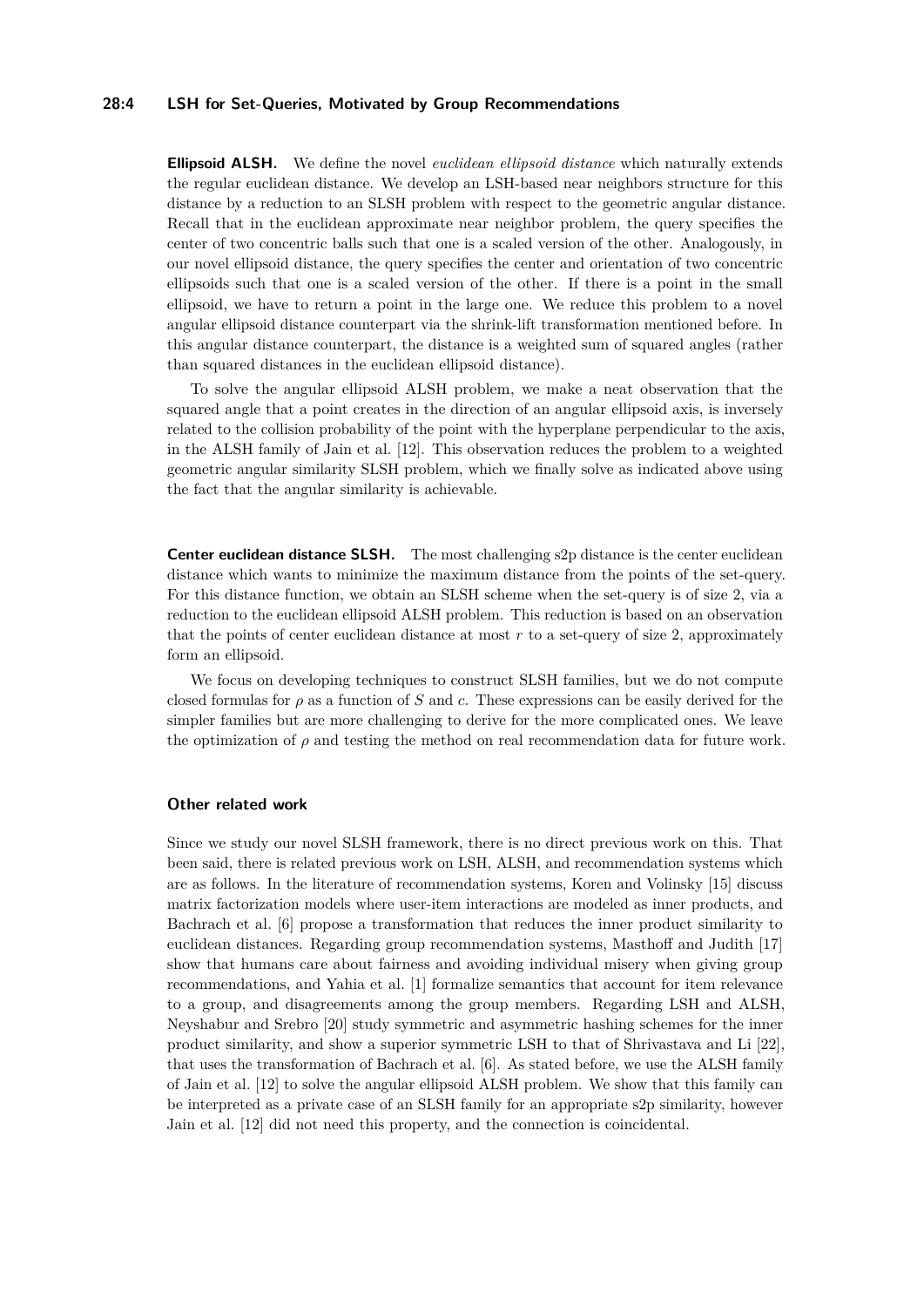### **2 Preliminaries**

We use the following standard definition of a *Locality Sensitive Hash Family (LSH)* with respect to a given point-to-point (p2p) similarity function  $s: Z \times Z \to \mathbb{R}_{\geq 0}$ .

 $\triangleright$  **Definition 1** (Locality Sensitive Hashing (LSH)). Let  $c < 1$ ,  $S > 0$  and  $p_1 > p_2$ . A family *H of functions*  $h: Z \to \Gamma$  *is an*  $(S, cS, p_1, p_2)$ *-LSH for a p2p similarity function*  $s: Z \times Z \to \mathbb{R}_{\geq 0}$ *if for any*  $x, y \in Z$ *,* 

**1.** *If*  $s(x, y) \geq S$  *then*  $Pr_{h \in H}[h(x) = h(y)] \geq p_1$ *, and* 

**2.** *If*  $s(x, y) \le cS$  *then*  $Pr_{h \in H}[h(x) = h(y)] \le p_2$ .

Note that in the definition above, and in all the following definitions, the hash family *H* is always sampled uniformly. Following Shrivastava and Li [\[22\]](#page-12-2) we extend the LSH framework to asymmetric similarities  $s: Z_1 \times Z_2 \to \mathbb{R}_{\geq 0}$  (where  $Z_1$  is the domain of the data points and  $Z_2$  is the domain of the queries). Here the  $(S, cS, p_1, p_2)$ -ALSH family *H* consists of pairs of functions  $f: Z_1 \to \Gamma$  and  $g: Z_2 \to \Gamma$ , and the requirement is that  $Pr_{(f,g)\in H}[f(x) = g(y)] \geq p_1$ if *s*(*x, y*) ≥ *S*, and  $Pr_{(f,q) ∈ H}[f(x) = g(y)] ≤ p_2$  if *s*(*x, y*) ≤ *cS*.

#### **Set-Query LSH**

A special kind of asymmetric similarities are similarities between a set of points and a point (s2p similarities). That is, similarities of the form  $s^*: \mathcal{P}(Z,k) \times Z \to \mathbb{R}_{\geq 0}$ , where  $\mathcal{P}(Z,k)$  is the set of subsets of *Z* of size *k*. We focus on s2p similarity functions that are obtained by aggregating the vector of p2p similarities  $(s(q_1, x), \ldots, s(q_k, x))$  where  $s : Z \times Z \to \mathbb{R}_{\geq 0}$  is a p2p similarity function, as we discussed in the introduction. We call an  $(S, cS, p_1, p_2)$ -ALSH for an **s2p** similarity  $s^*$ , an  $(S, cS, p_1, p_2)$ -SLSH for  $s^*$ . Our focus is on s2p similarities and SLSH families.

#### **From similarities to distances**

For distance functions we wish that close points collide with a higher probability than far points do. Specifically, we require that  $Pr_{h\in H}[h(x) = h(y)] \geq p_1$  if  $d(x, y) \leq r$ , that  $Pr_{h \in H}[h(x) = h(y)] \leq p_2$  if  $d(x, y) \geq cr$ , and that  $c > 1$ . We extend the LSH framework for distances to asymmetric distances and for s2p distances, and define ALSH and SLSH families as we did for similarities. As for similarity functions, we consider s2p distance functions that are defined based on the vector of p2p distances  $(d(q_1, x), \ldots, d(q_k, x))$ . In particular, we consider the  $\ell_p$  *distance*  $d_p(Q, x) = \frac{1}{k} \sum_{q \in Q} (d(q, x))^p$  for a constant  $p \in \mathbb{N}$  (of which the *average distance*  $d_{avg}(Q, x) = d_1(Q, x)$  is a special case), the *geometric distance*  $d_{geo}(Q, x) = \prod_{q \in Q} d(q, x)$ , and the *center distance*  $d_{cen}(Q, x) = \max_{q \in Q} d(q, x)$  of *d*, where  $d: Z \times Z \to \mathbb{R}_{\geq 0}$  is a p2p distance function.

### **Additional definitions**

We consider the following common p2p similarity functions  $s : \mathbb{R}^d \times \mathbb{R}^d \to \mathbb{R}_{\geq 0}:$  1) The *angular similarity* ∠*sim*(*x*, *y*) =  $1-\frac{∠(x,y)}{x}$  $\frac{x,y}{\pi}$ , and 2) The *inner product similarity ip-sim(x, y)* =  $x^T y$  [\[22\]](#page-12-2). We also consider the following common p2p distance functions  $d : \mathbb{R}^d \times \mathbb{R}^d \to \mathbb{R}_{\geq 0}:$  1) The angular distance  $\angle(x, y)$ , and 2) The euclidean distance  $ed(x, y) = ||x - y||_2$ .

We say that a hash family is an  $(S, cS)$ -LSH for a p2p similarity function *s* if there exist  $p_1 > p_2$  such that it is an  $(S, cS, p_1, p_2)$ -LSH. An  $(S, cS)$ -LSH family can be used (see [\[11,](#page-12-0) [10\]](#page-11-0)) to solve the corresponding (*S, cS*)-LSH problem of finding an (*S, cS*)-LSH structure. An (*S, cS*)*-LSH structure* finds (with constant probability) a neighbor of similarity at least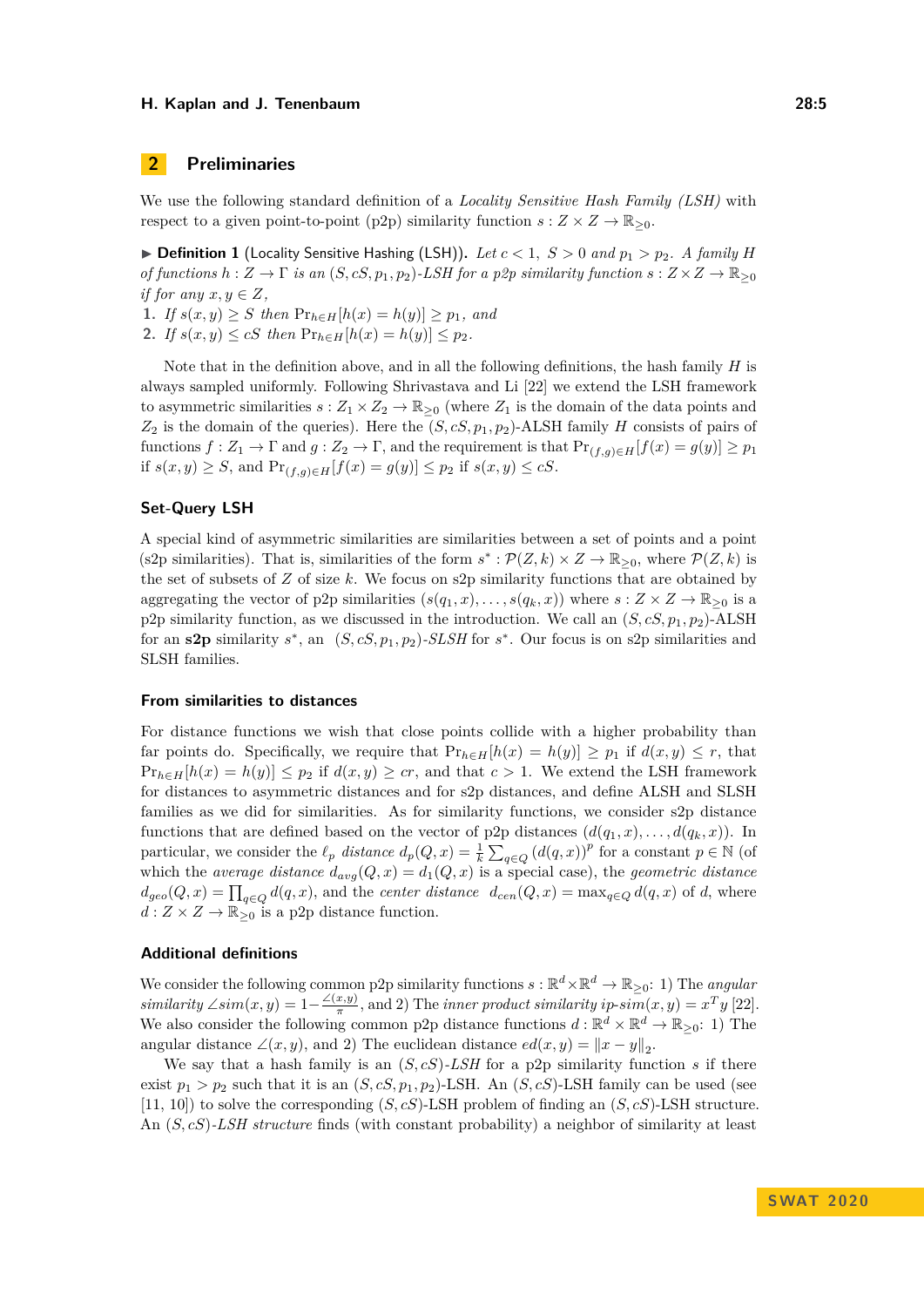### **28:6 LSH for Set-Queries, Motivated by Group Recommendations**

*cS* to a query *q* if there is a neighbor of similarity at least *S* to *q*. We define these concepts analogously (and apply analogous versions of [\[11,](#page-12-0) [10\]](#page-11-0)) for ALSH and SLSH hash families and for LSH for distances.

We denote the unit ball in  $\mathbb{R}^d$  by  $B_d$  and the unit sphere in  $\mathbb{R}^d$  by  $S_d$ . We also denote  $[n] := \{1, \ldots, n\}$ , and occasionally use the abbreviations  $(x_i)_{i=1}^m := (x_1, \ldots, x_m)$  and  ${x_i}_{i=1}^m := {x_1, \ldots, x_m}$ . All the missing proofs (from the body of the paper, and from the appendix) appear in the full version of the paper.[3](#page-5-0)

### <span id="page-5-4"></span>**3 Similarity schemes**

We call a (symmetric or asymmetric) similarity function *s achievable* if there exists a hash family *H* such that for every query *q* and point *x*,  $Pr_{(f,g)\in H}[f(q) = g(x)] = s(q,x)$  (for symmetric p2p similarity functions  $f = g$ ). Clearly, such an *H* is an  $(S, cS)$ -ALSH for *s* for any *S* and *c*. In this section, we show that the  $\ell_p$  and geometric s2p similarity functions of an achievable p2p similarity, is by iteself achievable and therefore has and (*S, cS*)-SLSH.

Note that many natural p2p similarity functions are achievable. For example, the random hyperplane hash family [\[2\]](#page-11-2) achieves the angular similarity function  $s(x, y) = 1 - \frac{\angle(x, y)}{\pi}$  $\frac{x,y_j}{\pi}$ , the random bit hash family [\[9\]](#page-11-8) achieves the hamming similarity  $s((x_1, \ldots, x_d), (y_1, \ldots, y_d)) =$  $\frac{|{i|x_i=y_i|}}{d}$ , and MinHash [\[7\]](#page-11-9) achieves the Jaccard similarity  $s(S,T) = \frac{|S \cap T|}{|S \cup T|}$ .

In the full version of the paper, we also give a very simple reduction from the average inner product SLSH problem to the regular inner product ALSH problem (which is not achievable).

### $\ell_p$  similarity

In this section, we define *repeat-SLSH*, and prove that it is an SLSH for the  $\ell_p$  s2p similarity  $s_p$  of any achievable p2p similarity function *s* for any constant  $p \in \mathbb{N}$ . The intuition behind repeat-SLSH is that given an LSH family that achieves a p2p similarity function *s*, a query point *q* collides with a data point *x* on *p* randomly and independently selected hash functions with probability  $(s(Q, x))^p$ . Thus, if we uniformly sample a point  $q \in Q$  of the set-query,<sup>[4](#page-5-1)</sup> and then compute p consecutive hashes of q, the expected collision probability will be the  $\ell_p$ similarity of *Q* and *x*. The formal definition is as follows.

I **Definition 2** (Repeat-SLSH)**.** *Let s be an achievable p2p similarity function achieved by a hash family*  $H_s$ , let *k* be the size of the set-query, and let  $p \in \mathbb{N}$ . We define the repeat-SLSH *of H<sup>s</sup> to be*

$$
H = \left\{ \left(Q \to (h_j(q_i))_{j=1}^p, x \to (h_j(x))_{j=1}^p \right) \mid i \in [k], \ (h_1, \dots, h_p) \in H_s^p \right\},\
$$

*where*  $q_i$  *is the i*<sup>'th</sup> element of the set-query  $Q = \{q_1, \ldots, q_k\}$  in some consistent arbitrary *order.*[5](#page-5-2)

<span id="page-5-3"></span> $\triangleright$  **Theorem 3.** Let *s* be an achievable p2p similarity function, and let  $H_s$  be a family that *achieves s. Then for any*  $S > 0$  *and*  $c < 1$ *, the repeat-SLSH* of  $H_s$  *is an*  $(S, cS)$ *-SLSH* for  $s_p$ *, the*  $\ell_p$  *similarity of s.* 

**Proof.** It is clear that  $\Pr_{(f,g)\in H}[f(Q) = g(x)] = s_p(Q,x)$  for any set-query  $Q = \{q_i\}_{i=1}^k$  and data point *x*, so it is an  $(S, cS)$ -SLSH for any  $S > 0$  and  $c < 1$ .

<span id="page-5-0"></span><sup>3</sup> The link to the full paper appears in the front matter.

<span id="page-5-1"></span><sup>4</sup> Therefore, for repeat-SLSH we do not need to know the set-query size *k* a-priori.

<span id="page-5-2"></span><sup>&</sup>lt;sup>5</sup> Let *A* be a set, and let  $p \in \mathbb{N}$ . We define  $A^p := \{(x_i)_{i=1}^p \mid \forall i, x_i \in A\}$ .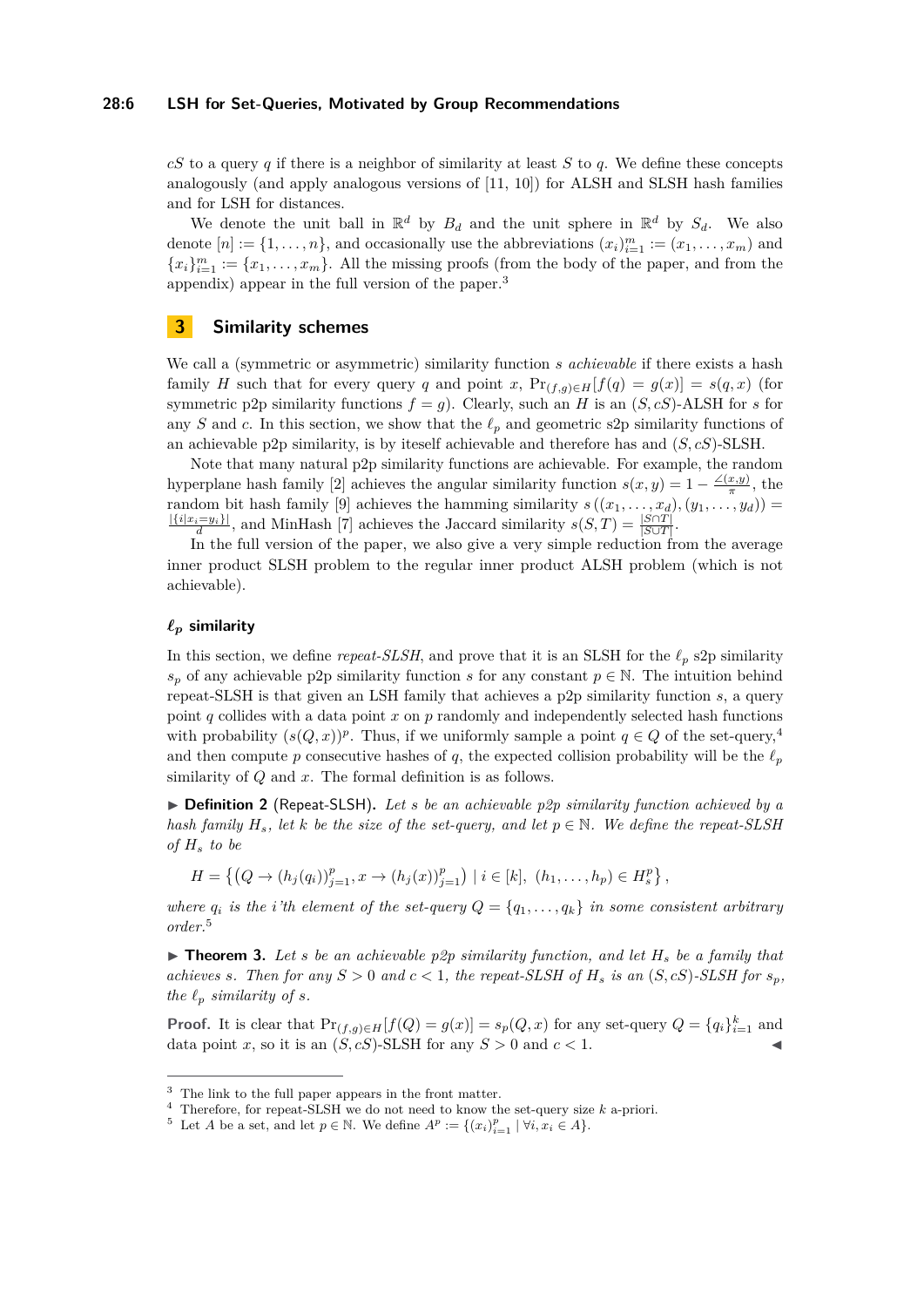<span id="page-6-1"></span>

 $\mathcal{L}(\mathcal{C})$ **Figure 1** The shrink-lift transformation  $x^{\uparrow}$ .

### **Geometric similarity**

The geometric similarity is somewhat similar to the center similarity - both similarities are suitable when we want to enforce high similarity to all points of the set-query. Analogously, here a query *Q* is mapped to  $(h_i(q_i))_{i=1}^k$  where  $h_1, \ldots, h_k$  are random hash functions, each applied to a corresponding item in *Q*. A data point *x* is mapped to  $(h_i(x))_{i=1}^k$ . It is not hard to see that the collision probability is  $s_{geo}(Q, x)$ . In Appendix [A,](#page-12-13) we give a formal theorem analogous to Theorem [3](#page-5-3) both for the unweighted and weighted versions of the geometric similarity.

### <span id="page-6-2"></span>**4 Distance schemes**

The notion of achievability that allowed us to construct simple SLSH families for s2p similarity functions does not naturally extend to distance functions. Nevertheless, in this section we directly design two important SLSH families for the average angular and the average euclidean distance functions.

We start with the easy observation that repeat-SLSH from Section [3](#page-5-4) for  $p = 1$  is, as is, an SLSH family for the average angular distance (the easy proof is in Appendix [B.1\)](#page-14-0).<sup>[6](#page-6-0)</sup> In the rest of this section we show how to reduce the average euclidean distance SLSH problem to the average angular distance SLSH problem. We assume that all data points *x* and queries *Q* are in  $B_d$ , and given the parameters  $r > 0$  and  $c > 1$ , we build an  $(r, cr)$ -SLSH structure for the average euclidean distance, *edavg*, as follows.

We consider the shrink transformation  $T_{\varepsilon}: \mathbb{R}^d \to \mathbb{R}^d$  defined by  $T_{\varepsilon}(x) = \varepsilon x$  for some  $\varepsilon < \frac{1}{2}$ . Additionally, we use the lifting transformation *L* :  $B_d \rightarrow S_{d+1}$  of Bachrach et al. [\[6\]](#page-11-6), defined by  $L(x) = \left(x; \sqrt{1 - ||x||^2}\right)$ . For an  $\varepsilon$ , which will always be clear from the context, we define the shrink-lift transformation  $(\cdot)^{\uparrow}$  :  $B_d \to S_{d+1}$ , illustrated in Figure [1,](#page-6-1) by  $x^{\uparrow} := L(T_{\varepsilon}(x)).$ 

<span id="page-6-0"></span><sup>&</sup>lt;sup>6</sup> This family hashes a random point from the set-query *Q* to  $\{-1,1\}$  by a random hyperplane.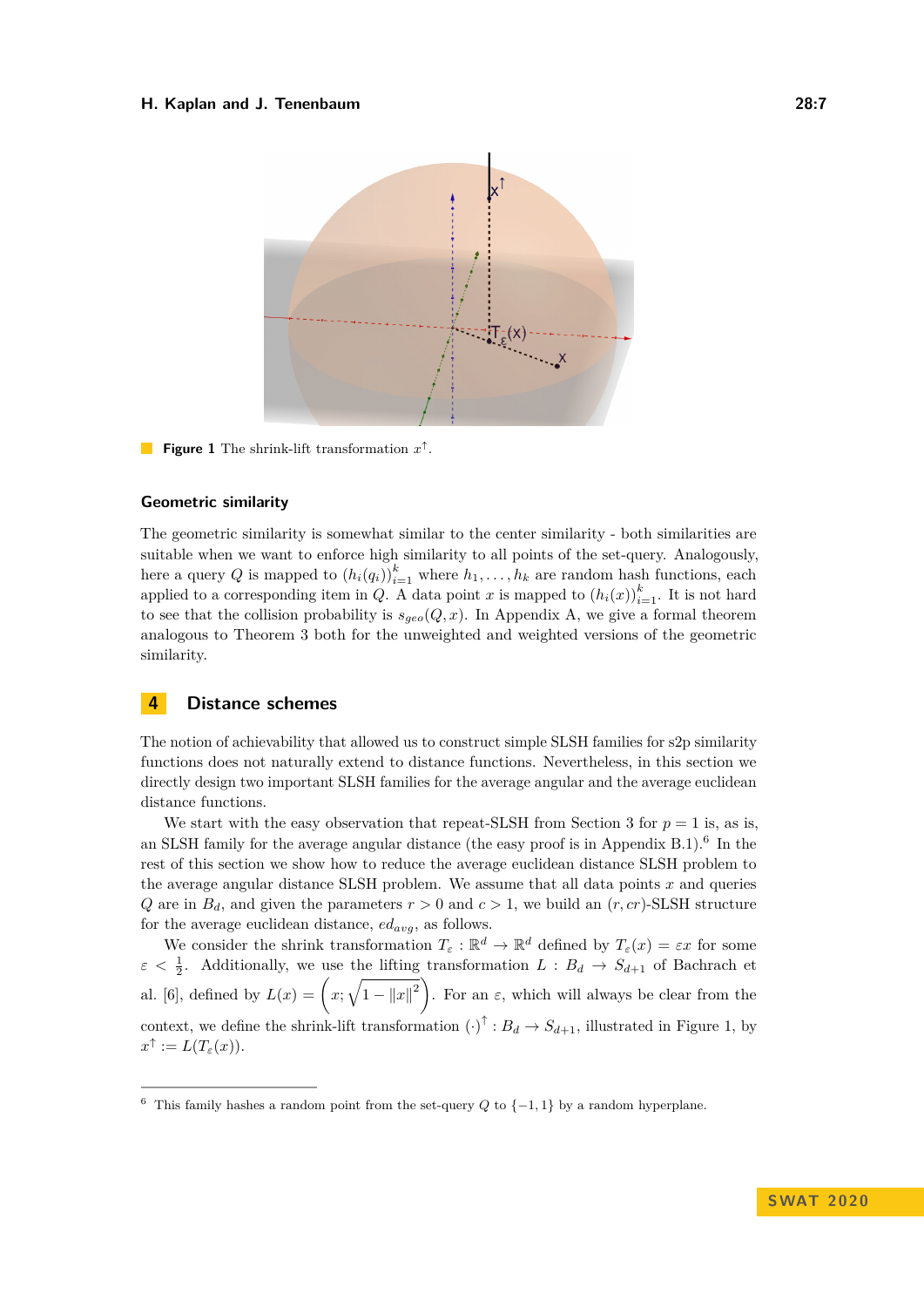### <span id="page-7-0"></span>**28:8 LSH for Set-Queries, Motivated by Group Recommendations**



**Figure 2** An angular ellipsoid ALSH query  $(p, \{e_i\}_{i=1}^d)$  and  $\angle_1(q, x)$  for some  $x \in S_{d+1}$ .

The following lemma specifies the relation between the angle of the lifted points and the euclidean distance between the original points. The exact details of the reduction, including the presentation of an SLSH structure for the average euclidean distance, appear in Appendix [B.2.](#page-14-1)

$$
\blacktriangleright \textbf{Lemma 4. } Let \ x, y \in B_d \ and \ \varepsilon \in (0, \frac{1}{2}], \ and \ define \ m(x) = \frac{\sqrt{1+2x^2}}{\sqrt{1-2x^2}}. \ Then,
$$

 $\epsilon \|x - y\| \leq \angle(x^{\uparrow}, y^{\uparrow}) \leq m(\epsilon) \cdot \epsilon \|x - y\|$ .

### <span id="page-7-1"></span>**5 Euclidean ellipsoid ALSH**

In this section we present our most technically challenging result – an example that leverages SLSH to solve a geometric extension of the approximate near neighbor problem for the euclidean distance. Our structure is built for a specific "shape" of two concentric ellipsoids (specified by the weights of their axis), and their "sizes", *r* and *cr*, respectively. Given a query which defines the common center and orientation of these ellipsoids, if there is a data point in the smaller *r*-ellipsoid, then the structure must return a point in the larger *cr*-ellipsoid. Specifically, we define the euclidean ellipsoid distance as follows.

### **Euclidean ellipsoid ALSH**

Let  $q = (p, \{e_i\}_{i=1}^d)$  be a "query" pair where  $p \in B_d$  is a center of an ellipsoid and  $\{e_i\}_{i=1}^d$ are orthogonal unit vectors specifying the directions of the ellipsoid axes, let  $x \in B_d$  be a data point, and let  $\{w_1, \ldots, w_d\}$  be a fixed set of *d* rational non-negative weights.

We define the *euclidean ellipsoid distance*  $d_{\circ}(q, x)$  between q and x with respect to the weights  $\{w_1, \ldots, w_d\}$  to be  $\sum_{i=1}^d w_i (e_i^T(x - p))^2$ .

In this section, we describe a structure for the euclidean ellipsoid distance (*r, cr*)−ALSH problem via a sequence of reductions. We reduce this problem to what we call an *angular ellipsoid ALSH* problem, which is then solved via another reduction to the *weighted geometric angular similarity SLSH* problem, which is solved in Appendix [A.2.](#page-13-0)

We give a high level description of these reductions and differ the details to Appendix [C.](#page-15-0) The first reduction is from the euclidean ellipsoid ALSH to what we call the *angular ellipsoid ALSH*. Recall that in Section [4,](#page-6-2) we have shown that for small values of  $\varepsilon$ , the shrink-lift transformation approximately reduces euclidean distances in  $B_d$  to angular distances on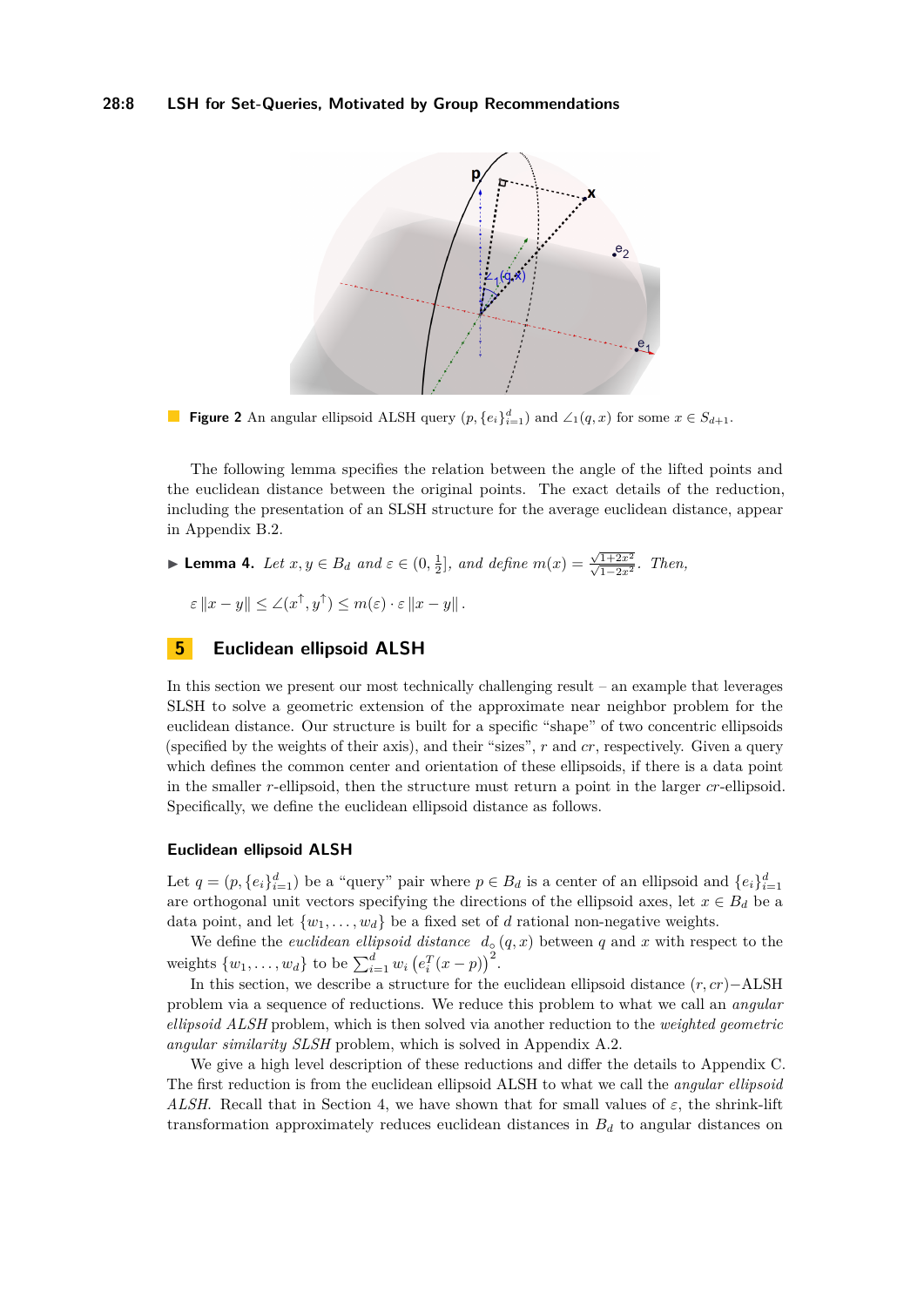<span id="page-8-1"></span>

**Figure 3** A query  $(p, \{e_i\}_{i=1}^d)$  for the euclidean ellipsoid ALSH, and a corresponding angular axis  $\overline{e_i}$  of  $e_i$ .

 $S_{d+1}$ , for which we can use structures for the angular similarity to solve the associated SLSH problems.[7](#page-8-0) Here, we apply the same shrink-lift transformation to our data, and transform the ellipsoid queries to an angular counterpart defined as follows. An angular ellipsoid is specified by a center on the unit sphere and axes perpendicular to it. A point is inside it if the weighted sum of the squared **angles** that the point creates with the hyperplanes perpendicular to each axis and passing through the origin is smaller than *r*. We formalize this as follows.

### **Angular ellipsoid ALSH**

Let  $q = (p, \{e_i\}_{i=1}^d)$  be a "query" pair where  $p \in S_{d+1}$  is a center of an "*angular ellipsoid*", and  ${e_i}_{i=1}^d \subset S_{d+1}$  are unit vectors orthogonal to *p* (but need not be orthogonal to each other), let  $x \in S_{d+1}$  be a data point, and let  $\{w_1, \ldots, w_d\}$  be a fixed set of *d* rational non-negative weights.

Given an index  $i \in [d]$ , we define  $\angle_i(q, x) \in [0, \frac{\pi}{2})$  to be the angle between x and its projection onto the hyperplane through the origin which is orthogonal to *e<sup>i</sup>* . Note that since  $e_i$  is orthogonal to  $p$ , this hyperplane contains  $p$ . This is illustrated in Figure [2,](#page-7-0) from which we can also observe that  $\angle_i(q, x) = \sin^{-1} (|e_i^T \cdot x|)$ .

We define the *angular ellipsoid distance*  $d_{\angle} \circ (q, x)$  between q and x with respect to the weights  $\{w_1, \ldots, w_d\}$  to be  $\sum_{i=1}^d w_i \cdot \angle_i(q, x)^2$ .

We prove that the shrink-lift transformation approximately maps an ellipsoid to an angular ellipsoid with the same weights, and with a center as the shrink-lift of the original ellipsoid's center, and axes which are slight "upwards" (to the direction of the axis  $x_{d+1}$ ) rotations of the axes of the original ellipsoid, such that they are perpendicular to the angular ellipsoid's center (see Figure [3\)](#page-8-1).

We solve the angular ellipsoid ALSH problem by reducing it to the weighted geometric angular similarity SLSH problem. Our reduction is based on the H-hash of Jain et al. [\[12\]](#page-12-12), which stores points that reside on  $S_{d+1}$  such that for a query hyperplane *h* through the origin, we can efficiently retrieve the data points that have a small angular distance with their projection on *h*. H-hash in fact uses an SLSH family for the geometric angular similarity

<span id="page-8-0"></span><sup>7</sup> As stated in the introduction, we do not want to set *ε* to be too small since this deteriorates the performance of subsequent LSH structures we reduce to.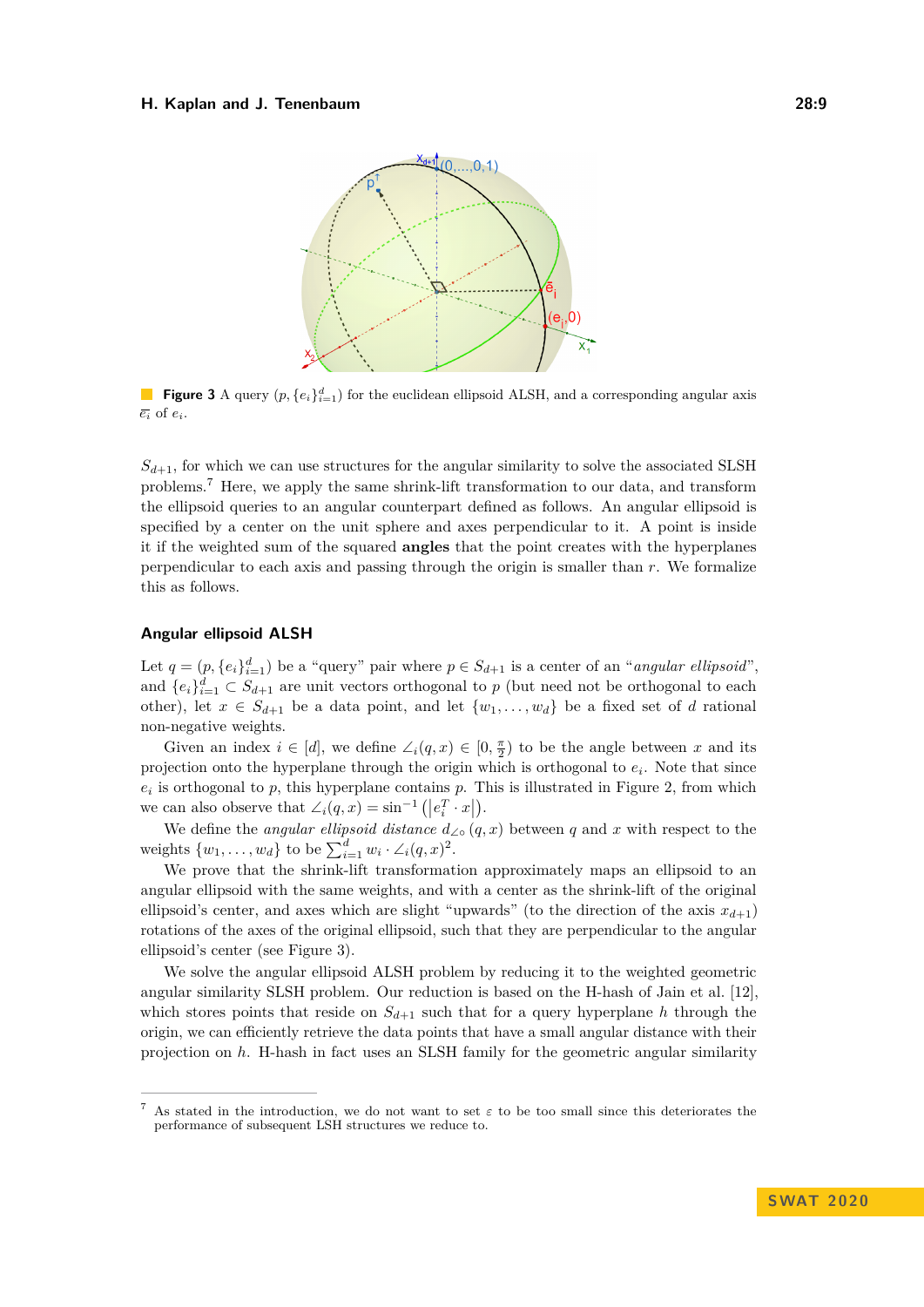### **28:10 LSH for Set-Queries, Motivated by Group Recommendations**

for sets of size 2, using the following observation which we adapt to our setting. For any direction *e* and hyperplane *h* perpendicular to *e* through the origin, and any  $x \in S_d$ , it holds that  $\angle sim_{geo}(\{e,-e\},x) = (1 - \angle(x,e)/\pi)(1 - \angle(x,-e)/\pi) = \frac{1}{4} - \frac{\angle(x,h)^2}{\pi^2}$ , where  $\angle(x,h)$ is the angle between *x* and its projection on *h*, and the last step follows by the fact that  $\min(\angle(x, e), \angle(x, -e)) = \frac{\pi}{2} - \angle(x, h)$  and  $\max(\angle(x, e), \angle(x, -e)) = \frac{\pi}{2} + \angle(x, h)$ . Recall that the angular ellipsoid distance between a query  $q = (p, \{e_i\}_{i=1}^d)$  and a point *x* is a weighted sum of  $(\angle_i(q, x))^2$ . Therefore, if we hash the hyperplane orthogonal to  $e_i$  with H-hash, it will collide with higher probability with data points *x* with a smaller  $(\angle_i(q, x))^2$ . This suggests that we can answer an angular ellipsoid query  $q = (p, \{e_i\}_{i=1}^d)$  by a weighted geometric angular similarity SLSH set-query where the set is the union of the sets  $\{e_i, -e_i\}$  for all  $i \in [d]$ , using the angular ellipsoid weight  $w_i$  associated with the axis  $e_i$  for each  $i \in [d]$ . Specifically, the corresponding set-query is  $Q = \{e_1, -e_1, e_2, -e_2, \ldots, e_d, -e_d\}$ , and the structure is built with the weights  $\{w_1, w_1, w_2, w_2, \ldots, w_d, w_d\}$ . For the reduction's analysis to hold, we must require that any query  $q = (p, \{e_i\}_{i=1}^d)$  and data point *x* satisfy  $\angle(p, x) \leq \sqrt{\frac{c-1}{c}} \cdot \frac{\pi}{4}$ . This can be easily guaranteed by taking a sufficiently small value of  $\varepsilon$  in the previous reduction from euclidean ellipsoids to angular ellipsoids, such that the set of transformed queries and data points has a sufficiently small angular diameter.

Finally, the weighted geometric angular similarity SLSH problem is solved in Appendix [A.2.](#page-13-0)

### <span id="page-9-1"></span>**6 Center euclidean distance for set-queries of size 2**

In this section we present a data structure for the center euclidean (*r, cr*)-SLSH problem. This is among our most technically challenging results. Our data structure receives a set-query  $Q = \{q_1, q_2\}$  and returns (with constant probability) a data point *v* such that  $ed_{cen}(Q, v) = \max (||v - q_1||, ||v - q_2||) \leq cr$ , if there is a data point *v* such that  $ed_{cen}(Q, v) = \max (||v - q_1||, ||v - q_2||) \leq r.$ 

Our data structure requires that *c* is larger than  $c_{\min}$  where  $c_{\min} = \frac{3}{2}$  $\frac{3}{2\sqrt{2}} \approx 1.06066$  is a constant slightly larger than 1. We also assume that the possible queries  $Q = \{q_1, q_2\}$  are such that  $\frac{1}{2} ||q_1 - q_2|| < (1 - \phi)r$ , for a parameter  $\phi < 1$  that is known to the structure.<sup>[8](#page-9-0)</sup>

We construct our structure via a reduction to the euclidean ellipsoid ALSH from Section [5.](#page-7-1) Consider the query  $Q = \{q_a, q_{-a}\}\$ to the center euclidean SLSH structure where  $q_a = (a, 0, \ldots, 0)$  and  $q_{-a} = (-a, 0, \ldots, 0)$ , for some  $0 < a < (1 - \phi)r/2$ . Let  $L^s = \{v \mid \max(\|v - q_a\|, \|v - q_{-a}\|) \leq r\}$  be the set of point of center distance at most *r* from *Q*, and let  $L^b = \{v \mid \max(\|v - q_a\|, \|v - q_{-a}\|) \leq c r\}$  be the set of point of center distance at most *cr* from *Q*. We also define the following two ellipsoids *S* and *B* centered at the origin with axes aligned with the standard axes  $x_1, \ldots, x_d$ :

$$
S = \left\{ (x_1, \dots, x_d) \mid \frac{r+a}{r-a} x_1^2 + \sum_{i=2}^d x_i^2 \le r^2 - a^2 \right\},
$$
  

$$
B = \left\{ (x_1, \dots, x_d) \mid \frac{r+a}{r-a} x_1^2 + \sum_{i=2}^d x_i^2 \le \left(\frac{cr}{c_{\min}}\right)^2 - a^2 \right\}.
$$

Our reduction depends on the crucial observation stated in the following lemma.

<span id="page-9-0"></span><sup>8</sup> For queries  $Q = \{q_1, q_2\}$  such that  $\frac{1}{2} ||q_1 - q_2|| > r$ , no point *v* can satisfy max  $(||v - q_1||, ||v - q_2||) \le r$ , and returning no points for such queries satisfies our structure requirements trivially.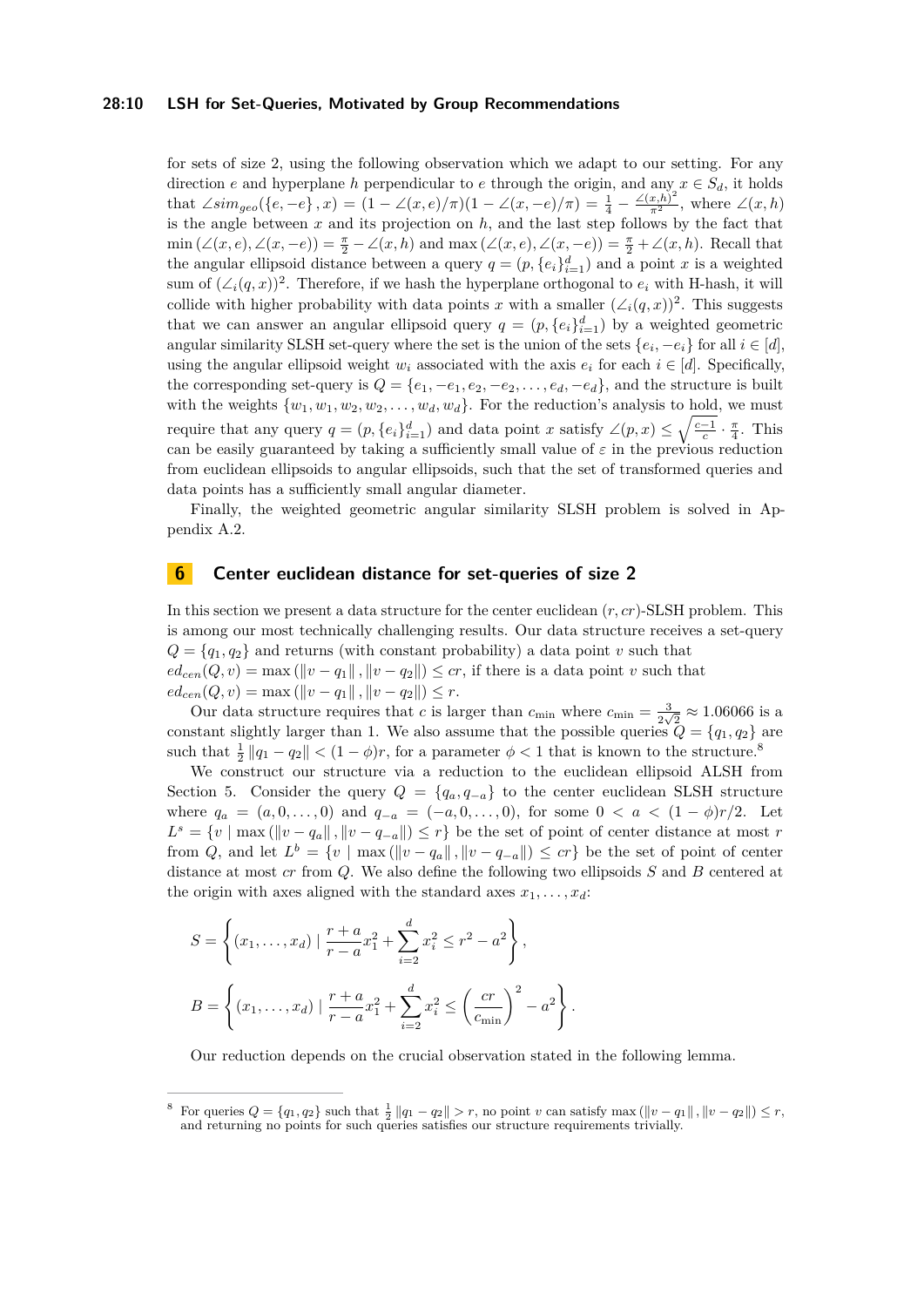<span id="page-10-0"></span>

**Figure 4** Plots of  $y_{L^s}$ ,  $y_S$ ,  $y_B$ , and  $y_{L^b}$  as functions of  $x_1$ .  $a = 3.6$ ,  $r = 6$ ,  $c = 1.35$ .

### ▶ **Lemma 5.** *We have that*  $L^s \subseteq S \subseteq B \subseteq L^b$ .

To illustrate the relation between  $L^s$ , *S*, *B*, and  $L^b$ , we denote the distances of their boundaries from the axis  $x_1$  by  $y_{L^s}(x_1)$ *,*  $y_S(x_1)$ *,*  $y_B(x_1)$  and  $y_{L^b}(x_1)$ *,* respectively. These functions are plotted in Figure [4.](#page-10-0)

Intuitively, our reduction will replace  $L^s$  by *S* and  $L^b$  by *B*: If there is a point *x* in  $L_s$ then *x* is also in *S* and the euclidean ellipsoid structure will find a point in *B* which is in *L*<sup>b</sup>. Specifically, we would like to query with  $\{q_a, q_{-a}\}\$ a euclidean ellipsoid (*r*', *c*'*r*')-ALSH structure where  $r' = r^2 - a^2$ , *c'* is set such that  $c'r' = \left(\frac{cr}{c_{\min}}\right)^2 - a^2$ , and the weights are  $\left\{\frac{r+a}{r-a},1\ldots,1\right\}.$ 

The problem is that *a* depends on the query (it is half the distance between the query points) and obviously we cannot prepare a different euclidean ellipsoid  $(r', c'r')$ -ALSH structure for each query. To overcome this we quantize the range of possible values of *a* and construct a data structure for each quantized value. The range of the possible values for *a* is  $[0, (1 - \phi)r]$  and our quantization consists of the values *i* · *δ* for  $i = 0, \ldots \lceil \frac{(1 - \phi)r}{\delta} \rceil$  $\frac{-\varphi+r}{\delta}$  where  $\delta = \min\left(\frac{1}{2}, 1 - \sqrt{\frac{c_{\min}}{c}}\right) \phi r$ .<sup>[9](#page-10-1),[10](#page-10-2)</sup>

The euclidean ellipsoid  $(r', c'r')$ -ALSH structure corresponding to the value  $i \cdot \delta$  has  $r' = \frac{c}{c_{\min}} \cdot (r^2 - (i \cdot \delta)^2), c' = \frac{c}{c_{\min}}$  and weights  $\left\{ \frac{r + i \cdot \delta}{r - i \cdot \delta}, 1, \dots, 1 \right\}$ . For correctness we will prove that the ellipsoids

 $S^+ = \left\{ (x_1, \ldots, x_d) \mid \frac{r+a'}{r-a'}x_1^2 + \sum_{i=2}^d x_i^2 \le \frac{c}{c_{\min}} \cdot (r^2 - (a')^2) \right\}$  and  $B^{-} = \left\{ (x_1, \ldots, x_d) \mid \frac{r+a'}{r-a'} x_1^2 + \sum_{i=2}^d x_i^2 \leq \left(\frac{c}{c_{\min}}\right)^2 \cdot \left(r^2 - (a')^2\right) \right\}$ , where  $a' = \left\lceil \frac{a}{\delta} \right\rceil \cdot \delta$ , are such that  $S \subseteq S^+ \subset B^- \subseteq B$ . One can easily show that  $r \ge a' \ge 0$ , so the coefficients of  $x_1^2$  and the right hand side of the equations in  $S^+$  and  $B^-$  are both non-negative and well-defined.

### **Query phase**

Let  $Q = \{q_1, q_2\} ⊆ B_d$  be a set-query where  $||q_1 - q_2|| = 2a$  for  $a ∈ [0, (1 − \phi)r)$ . Let  $a' = \left[\frac{a}{\delta}\right] \delta$  as before. To get the answer, we query the euclidean ellipsoid  $(r', c'r')$ -ALSH structure, where  $r' = \frac{c}{c_{\min}} \cdot (r^2 - (a')^2)$ ,  $c' = \frac{c}{c_{\min}}$  and the weights are  $\left\{\frac{r+a'}{r-a'}\right\}$  $\left\{\frac{r+a'}{r-a'}, 1, \ldots, 1\right\}$  with a query *q* defined as follows.

<span id="page-10-1"></span><sup>&</sup>lt;sup>9</sup> To ensure rationality of weights, if  $\delta$  is irrational, we replace it by  $\mathbb{Q}_{>0} \ni \delta' < \delta$ .

<span id="page-10-2"></span><sup>&</sup>lt;sup>10</sup> Intuitively, when *c* is close to  $c_{\text{min}}$ , and when  $\phi$  is small, our quantization is finer.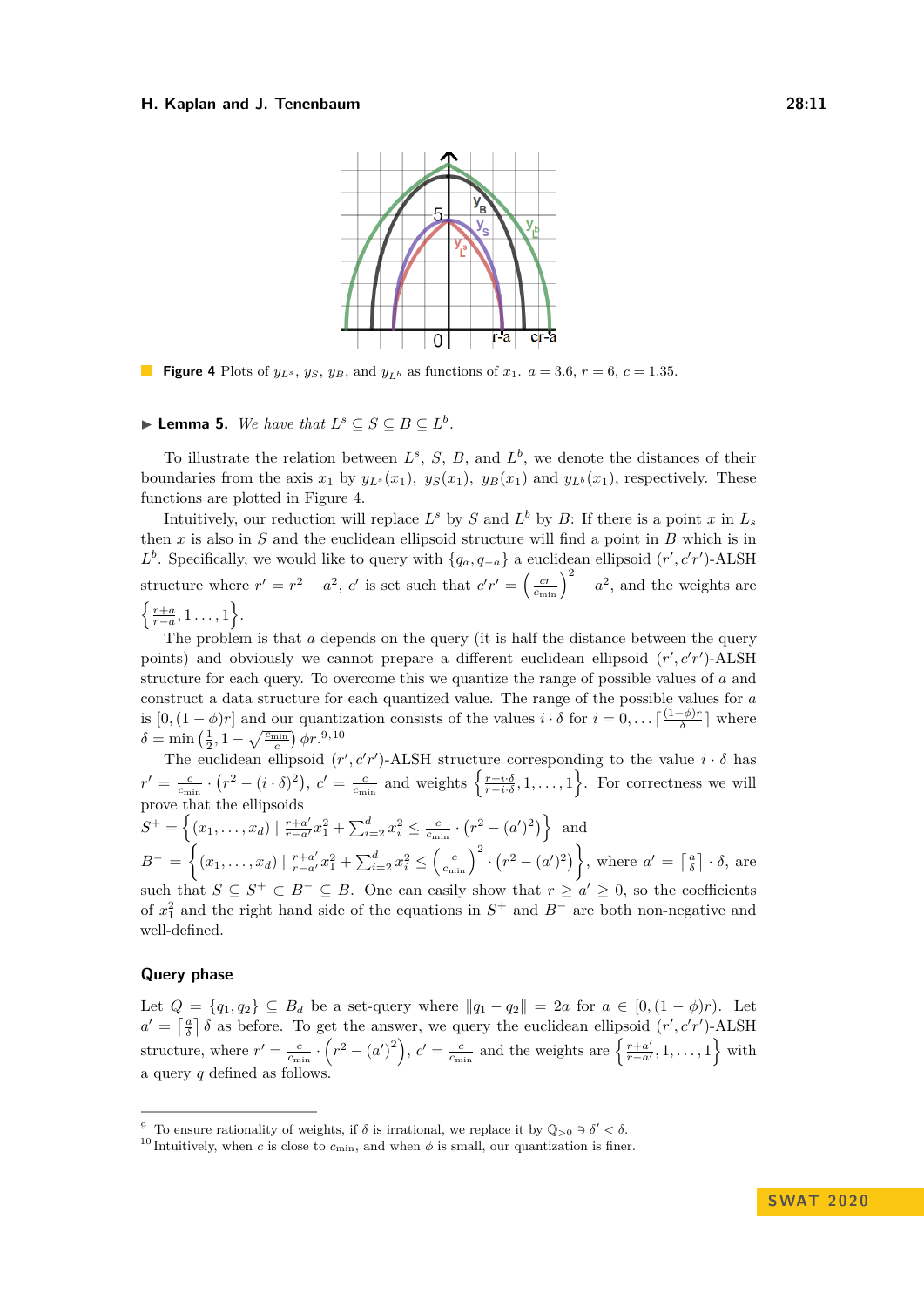### **28:12 LSH for Set-Queries, Motivated by Group Recommendations**

Let  $R_{q_1,q_2}$  be a rigid transformation (rotation and translation) such that  $R_{q_1,q_2}(q_1) = q_a$ and  $R_{q_1,q_2}(q_2) = q_{-a}$  for  $q_a = (a,0...,0)$  and  $q_{-a} = (-a,0...,0)$ . We set  $q = (p, {\bar{\epsilon}_i}_{i=1}^d)$ where  $p = R_{q_1,q_2}^{-1}((0,\ldots,0)) = \frac{q_1+q_2}{2} \in B_d$  and  $\forall i, \ \overline{e_i} = R_{q_1,q_2}^{-1}(e_i)$  where  $\{e_i\}_{i=1}^d$  is the standard basis of  $\mathbb{R}^d$ . Our main result is,

I **Theorem 6.** *The structure described above is an* (*r, cr*)*-SLSH structure for the center euclidean distance and queries of size 2. (For any*  $c > c_{\min}$ *, and queries*  $Q = \{q_1, q_2\}$  *such*  $that \frac{1}{2} ||q_1 - q_2|| < (1 - \phi)r$ *.*)

### **7 Conclusions and directions for future work**

We present a novel extended LSH framework, motivated by group recommendation systems. We define several set-query extensions for distance and similarity functions, and show how to design SLSH families and data structures for them using different techniques. We use this framework to solve a geometric extension of the euclidean distance approximate near neighbor problem, which we call *euclidean ellipsoid ALSH*, via reduction to an SLSH problem. All the reductions we describe have some performance loss, which (for distance functions) is expressed by a smaller  $p_1$  and  $p_2$ , and a worse value of  $\rho$ . Estimating the exact performance loss (the value of *ρ*) and finding more efficient reductions is an interesting line of research. Finding a method for the center euclidean distance for set-queries larger than two is another intriguing open question.

#### **References**

- <span id="page-11-7"></span>**1** Sihem Amer-Yahia, Senjuti Basu Roy, Ashish Chawlat, Gautam Das, and Cong Yu. Group recommendation: Semantics and efficiency. *Proceedings of the VLDB Endowment*, 2(1):754–765, 2009. [doi:10.14778/1687627.1687713](https://doi.org/10.14778/1687627.1687713).
- <span id="page-11-2"></span>**2** Alexandr Andoni and Piotr Indyk. Near-optimal hashing algorithms for approximate nearest neighbor in high dimensions. In *FOCS*, pages 459–468. IEEE, 2006. [doi:10.1109/FOCS.2006.](https://doi.org/10.1109/FOCS.2006.49) [49](https://doi.org/10.1109/FOCS.2006.49).
- <span id="page-11-3"></span>**3** Alexandr Andoni and Ilya Razenshteyn. Optimal data-dependent hashing for approximate near neighbors. In *STOC*, pages 793–801. ACM, 2015. [doi:10.1145/2746539.2746553](https://doi.org/10.1145/2746539.2746553).
- <span id="page-11-4"></span>**4** Alexandr Andoni and Ilya Razenshteyn. Tight lower bounds for data-dependent localitysensitive hashing. In *SOCG*, pages 1–11. ACM, 2016. [doi:10.4230/LIPIcs.SoCG.2016.9](https://doi.org/10.4230/LIPIcs.SoCG.2016.9).
- <span id="page-11-5"></span>**5** Liliana Ardissono, Anna Goy, Giovanna Petrone, Marino Segnan, and Pietro Torasso. Tailoring the recommendation of tourist information to heterogeneous user groups. In *Workshop on adaptive hypermedia*, pages 280–295. Springer, 2001. [doi:10.1007/3-540-45844-1\\_26](https://doi.org/10.1007/3-540-45844-1_26).
- <span id="page-11-6"></span>**6** Yoram Bachrach, Yehuda Finkelstein, Ran Gilad-Bachrach, Liran Katzir, Noam Koenigstein, Nir Nice, and Ulrich Paquet. Speeding up the xbox recommender system using a euclidean transformation for inner-product spaces. In *Proceedings of the 8th ACM Conference on Recommender systems*, pages 257–264. ACM, 2014. [doi:10.1145/2645710.2645741](https://doi.org/10.1145/2645710.2645741).
- <span id="page-11-9"></span>**7** Andrei Z Broder. On the resemblance and containment of documents. In *Compression and complexity of sequences*, pages 21–29. IEEE, 1997. [doi:10.1109/SEQUEN.1997.666900](https://doi.org/10.1109/SEQUEN.1997.666900).
- <span id="page-11-1"></span>**8** Mayur Datar, Nicole Immorlica, Piotr Indyk, and Vahab S Mirrokni. Locality-sensitive hashing scheme based on p-stable distributions. In *SOCG*, pages 253–262. ACM, 2004. [doi:10.1145/997817.997857](https://doi.org/10.1145/997817.997857).
- <span id="page-11-8"></span>**9** Aristides Gionis, Piotr Indyk, Rajeev Motwani, et al. Similarity search in high dimensions via hashing. In *VLDB*, pages 518–529, 1999. URL: <http://www.vldb.org/conf/1999/P49.pdf>.
- <span id="page-11-0"></span>**10** Sariel Har-Peled, Piotr Indyk, and Rajeev Motwani. Approximate nearest neighbor: Towards removing the curse of dimensionality. *Theory of computing*, 8(1):321–350, 2012. [doi:10.4086/](https://doi.org/10.4086/toc.2012.v008a014) [toc.2012.v008a014](https://doi.org/10.4086/toc.2012.v008a014).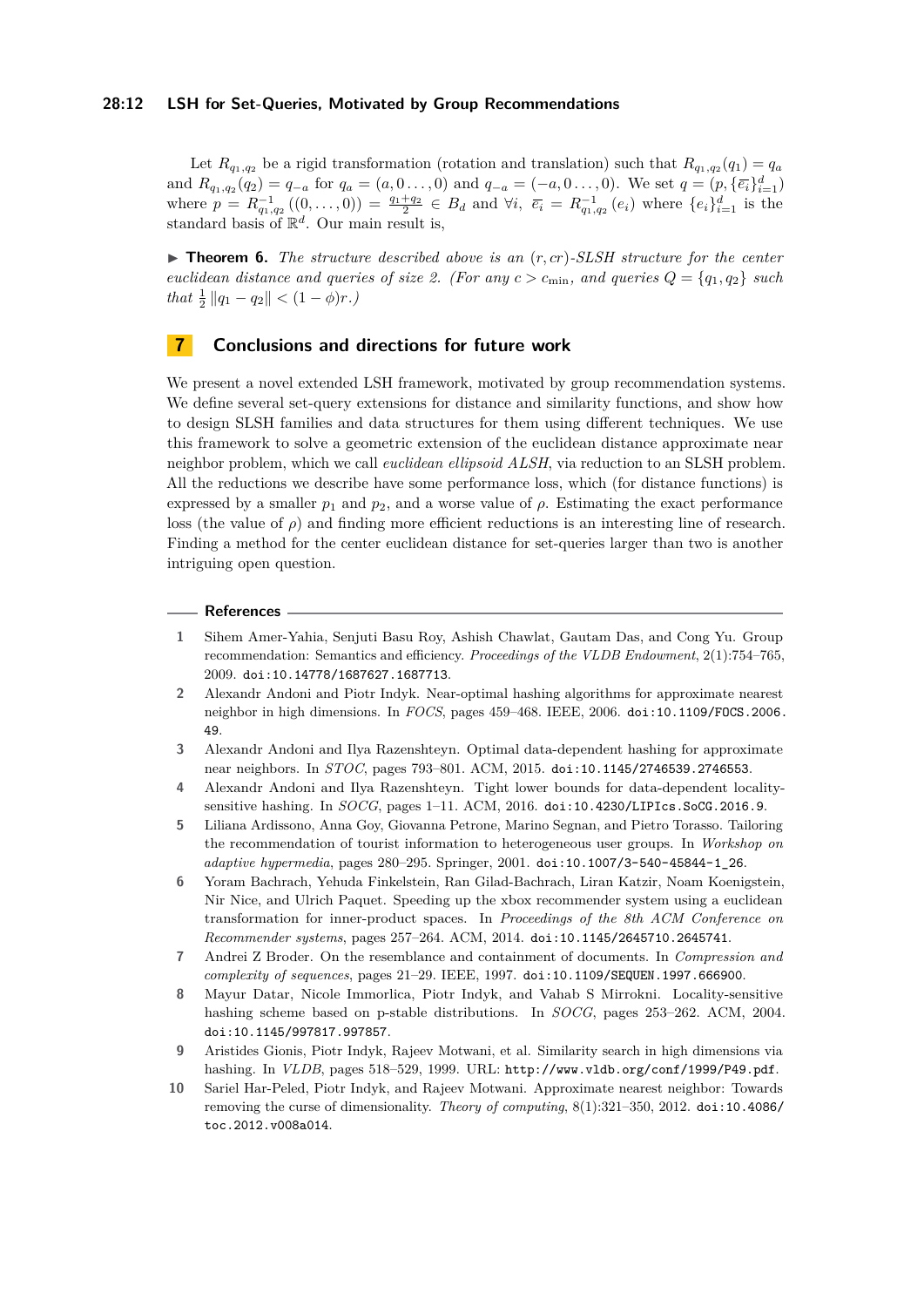- <span id="page-12-0"></span>**11** Piotr Indyk and Rajeev Motwani. Approximate nearest neighbors: towards removing the curse of dimensionality. In *STOC*, pages 604–613. ACM, 1998. [doi:10.1145/276698.276876](https://doi.org/10.1145/276698.276876).
- <span id="page-12-12"></span>**12** Prateek Jain, Sudheendra Vijayanarasimhan, and Kristen Grauman. Hashing hyperplane queries to near points with applications to large-scale active learning. *Transactions on Pattern Analysis and Machine Intelligence*, pages 276–288, 2014. [doi:10.1109/TPAMI.2013.121](https://doi.org/10.1109/TPAMI.2013.121).
- <span id="page-12-10"></span>**13** Anthony Jameson. More than the sum of its members: challenges for group recommender systems. In *AVI*, pages 48–54. ACM, 2004. [doi:10.1145/989863.989869](https://doi.org/10.1145/989863.989869).
- <span id="page-12-6"></span>**14** Anthony Jameson and Barry Smyth. Recommendation to groups. In *The adaptive web*, pages 596–627. Springer, 2007. [doi:10.1007/978-3-540-72079-9\\_20](https://doi.org/10.1007/978-3-540-72079-9_20).
- <span id="page-12-5"></span>**15** Yehuda Koren, Robert Bell, and Chris Volinsky. Matrix factorization techniques for recommender systems. *Computer*, 42(8):30–37, 2009. [doi:10.1109/MC.2009.263](https://doi.org/10.1109/MC.2009.263).
- <span id="page-12-1"></span>**16** Qin Lv, William Josephson, Zhe Wang, Moses Charikar, and Kai Li. Multi-probe lsh: efficient indexing for high-dimensional similarity search. In *VLDB*, pages 950–961, 2007. URL: <http://www.vldb.org/conf/2007/papers/research/p950-lv.pdf>.
- <span id="page-12-7"></span>**17** Judith Masthoff. Group modeling: Selecting a sequence of television items to suit a group of viewers. In *Personalized digital television*, pages 93–141. Springer, 2004. [doi:10.1023/B:](https://doi.org/10.1023/B:USER.0000010138.79319.fd) [USER.0000010138.79319.fd](https://doi.org/10.1023/B:USER.0000010138.79319.fd).
- <span id="page-12-11"></span>**18** Kevin McCarthy, Lorraine McGinty, Barry Smyth, and Maria Salamó. The needs of the many: a case-based group recommender system. In *ECCBR*, pages 196–210. Springer, 2006. [doi:10.1007/11805816\\_16](https://doi.org/10.1007/11805816_16).
- <span id="page-12-4"></span>**19** Rajeev Motwani, Assaf Naor, and Rina Panigrahi. Lower bounds on locality sensitive hashing. In *SOCG*, pages 154–157. ACM, 2006. [doi:10.1145/1137856.1137881](https://doi.org/10.1145/1137856.1137881).
- <span id="page-12-3"></span>**20** Behnam Neyshabur and Nathan Srebro. On symmetric and asymmetric lshs for inner product search. In *ICML*, pages 1926–1934, 2015. URL: [http://proceedings.mlr.press/](http://proceedings.mlr.press/v37/neyshabur15.html) [v37/neyshabur15.html](http://proceedings.mlr.press/v37/neyshabur15.html).
- <span id="page-12-8"></span>**21** Mark O'connor, Dan Cosley, Joseph A Konstan, and John Riedl. Polylens: a recommender system for groups of users. In *ECSCW*, pages 199–218. Springer, 2001. [doi:10.1007/](https://doi.org/10.1007/0-306-48019-0_11) [0-306-48019-0\\_11](https://doi.org/10.1007/0-306-48019-0_11).
- <span id="page-12-2"></span>**22** Anshumali Shrivastava and Ping Li. Asymmetric lsh (alsh) for sublinear time maximum inner product search (mips). In *NIPS*, pages 2321–2329, 2014. URL: [http://arxiv.org/abs/1405.](http://arxiv.org/abs/1405.5869) [5869](http://arxiv.org/abs/1405.5869).
- <span id="page-12-9"></span>**23** Zhiwen Yu, Xingshe Zhou, Yanbin Hao, and Jianhua Gu. Tv program recommendation for multiple viewers based on user profile merging. *UMUAI*, 16(1):63–82, 2006. [doi:10.1007/](https://doi.org/10.1007/s11257-006-9005-6) [s11257-006-9005-6](https://doi.org/10.1007/s11257-006-9005-6).

### <span id="page-12-13"></span>**A Missing parts from Section [3](#page-5-4)**

### **A.1 Geometric similarity**

In this section, we define *exhaustive-SLSH*, and prove that it is an SLSH for the geometric similarity, *sgeo*, of any achievable p2p similarity function *s*.

Note that the geometric similarity is somewhat similar to the center similarity - both similarities are suitable when we want to enforce high similarity to all points of the setquery. Our scheme for center similarity given in Section [6](#page-9-1) is technically challenging. Thus, exhaustive-SLSH could be a simple alternative that somewhat relaxes the requirement to be similar to all points of the query for simplicity.

The intuition behind exhaustive-SLSH is that given an LSH family *H* that achieves a p2p similarity function *s*, then for a set-query  $Q = \{q_1, \ldots, q_k\}$  and a point *x*, the expected collision probability of  $(h_1(q_1), \ldots, h_k(q_k))$  with  $(h_1(x), \ldots, h_k(x))$  when the  $\{h_i\}$ 's are sampled from *H*, is  $s_{geo}(Q, x)$ . The formal definition is as follows.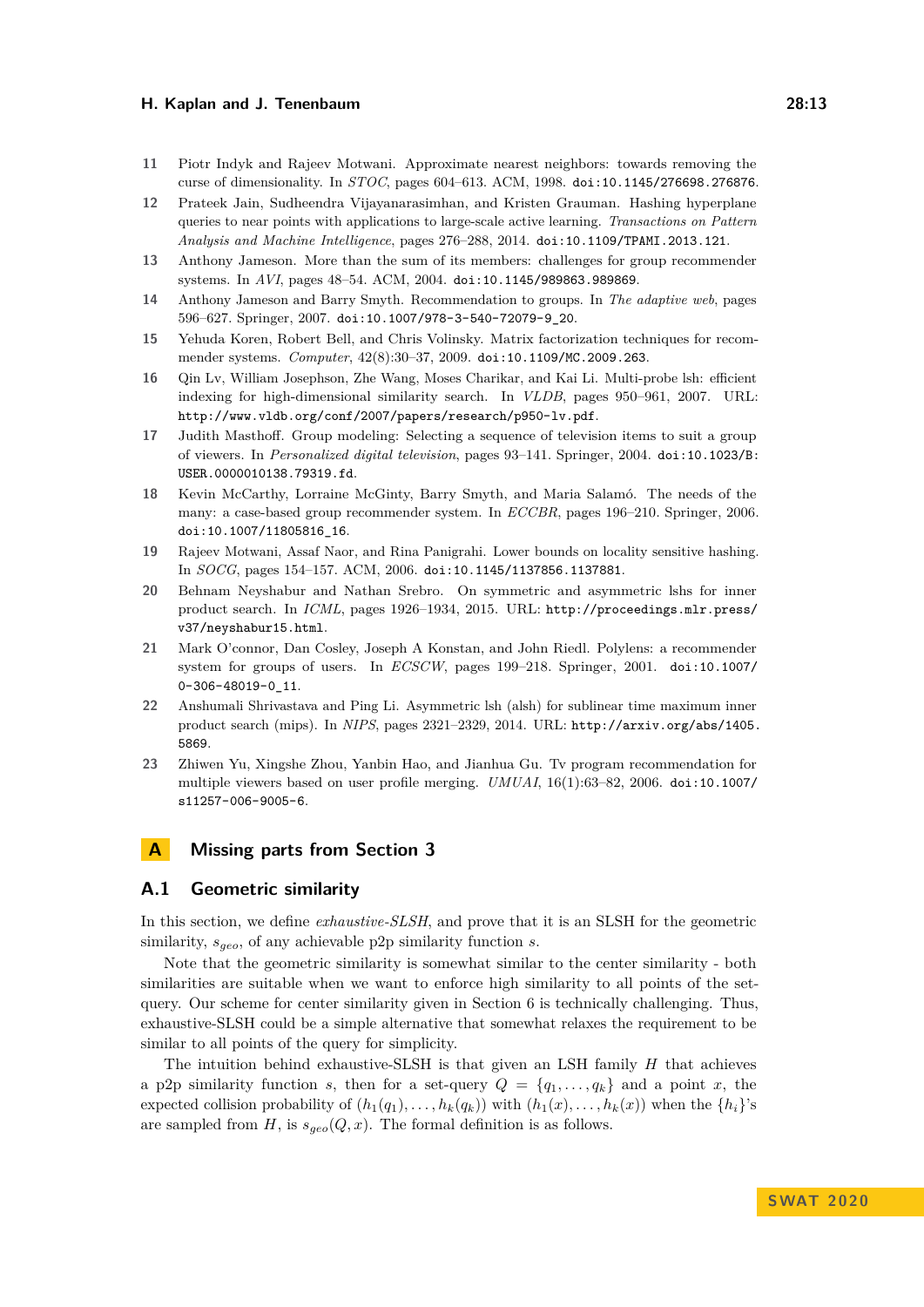### **28:14 LSH for Set-Queries, Motivated by Group Recommendations**

### **Exhaustive-SLSH**

Let *s* be an achievable p2p similarity function achieved by a hash family  $H_s$ , and let  $k$  be the set-query size. We define the exhaustive-SLSH of *H<sup>s</sup>* to be the following family of pairs  $H = \left\{ (Q \to (h_j(q_j))_{j=1}^k, x \to (h_j(x))_{j=1}^k \right) \mid (h_1, \ldots, h_k) \in H_s^k \right\}.$ 

 $\triangleright$  **Theorem 7.** Let *s* be an achievable p2p similarity, and  $H_s$  be a family that achieves *s*. *Then the exhaustive-SLSH of H<sup>s</sup> is an SLSH for the geometric similarity of s.*

**Proof.** It is clear that  $Pr_{(f,g)\in H}[f(Q) = g(x)] = s_{geo}(Q, x)$  for any set-query  $Q = \{q_i\}_{i=1}^k$ and data point *x*, so it is an  $(S, cS)$ -SLSH for any  $S > 0$  and  $c < 1$ .

### <span id="page-13-0"></span>**A.2 Weighted geometric similarity**

In this section, we define *weighted exhaustive-SLSH*, and prove that it is an SLSH structure for the weighted geometric similarity *swgeo* of any achievable p2p similarity function *s*. So far, we have only considered equal-weighted query points, however, motivated by recommending movies to a set of people, a logical extension would be giving the individuals weights according to their importance, or the strength of their general preferences. To define the *weighted geometric similarity*, we use a sequence of non-negative **rational** weights  $W = \{w_1, \ldots, w_k\}$ , where each  $w_i$  is defined by a pair  $(a_i, b_i)$  such that  $a_i \in \mathbb{N} \cup \{0\}$ ,  $b_i \in \mathbb{N}$ , and  $w_i = \frac{a_i}{b_i}$ , and *k* is the set-query size. Given *W* and a p2p similarity function *s*, we define the weighted geometric similarity (of *s*) of a set-query  $Q = \{q_1, \ldots, q_k\}$  and a data point *x* to be  $s_{wgeo}(Q, x) = \prod_{i=1}^{k} (s(q_i, x))^{w_i}$ .<sup>[11](#page-13-1)</sup> In case the underlying p2p similarity function *s* is achievable, we reduce the weighted geometric similarity (*S, cS*)-SLSH problem to the geometric similarity  $(S', c'S')$ -SLSH problem.

#### **Weighted exhaustive-SLSH**

Given  $S > 0$ ,  $c < 1$ , a p2p similarity function *s*, the set-query size *k*, and non-negative rational weights  $\{w_i\}_{i=1}^k$  as defined above, we define  $m = lcm(\{b_i\}_{i=1}^k) \in \mathbb{N}^{12}$  $m = lcm(\{b_i\}_{i=1}^k) \in \mathbb{N}^{12}$  $m = lcm(\{b_i\}_{i=1}^k) \in \mathbb{N}^{12}$  The weighted exhaustive-SLSH structure works as follows. In the preprocessing phase, we store all the data points in an  $(S^m, c^mS^m)$ -SLSH structure for the geometric similarity for a set-query of size  $k' = m \cdot \sum_{i=1}^{k} w_i$ .<sup>[13](#page-13-3)</sup> Given a set-query  $Q = \{q_i\}_{i=1}^{k}$ , we query the structure built in the preprocessing phase, with the set-query  $T(Q) = \{q_1, \ldots, q_1, \ldots, q_k, \ldots, q_k\}$ ,<sup>[14](#page-13-4)</sup> where each  $q_i \in T(Q)$  is repeated  $m \cdot w_i = a_i \cdot \frac{m}{b_i} \in \mathbb{N}$  times.

 $\triangleright$  **Theorem 8.** Weighted exhaustive-SLSH is an  $(S, cS)$ -SLSH structure for the weighted *geometric similarity swgeo of any achievable p2p similarity function s.*

**Proof.** Observe that for any set-query  $Q = \{q_i\}_{i=1}^k$  of size *k* and any data point *x*, it holds that  $s_{geo}(T(Q), x) = \prod_{i=1}^{k} (s(q_i, x))^{m \cdot w_i} = (\prod_{i=1}^{k} (s(q_i, x))^{w_i})^{m \cdot s} = (s_{wgeo}(Q, x))^{m}$ . Thus, the claim follows since if there is a data point *x* such that  $s_{wqeo}(Q, x) \geq S$ , then  $s_{geo}(T(Q), x) \geq S^m$ , and the  $(S^m, c^m S^m)$ -SLSH structure finds a data point *x* such that  $s_{geo}(T(Q), x) \ge c^m S^m$ , i.e., such that  $s_{wgeo}(Q, x) \ge cS$ .

<span id="page-13-1"></span> $11$  For weighted similarities we assume that the set-query is ordered, and this order determines the correspondence between the weights and the points in the set-query.

<span id="page-13-2"></span> $^{12}\,\mathrm{Bv}$   $lcm$  we denote the least common multiple.

<span id="page-13-3"></span><sup>13</sup>We can derive such a structure from exhaustive-SLSH (which can be applied since *s* is achievable).

<span id="page-13-4"></span><sup>&</sup>lt;sup>14</sup> We allow set-queries that are in fact multi-sets. All our derivations apply to multi set-queries.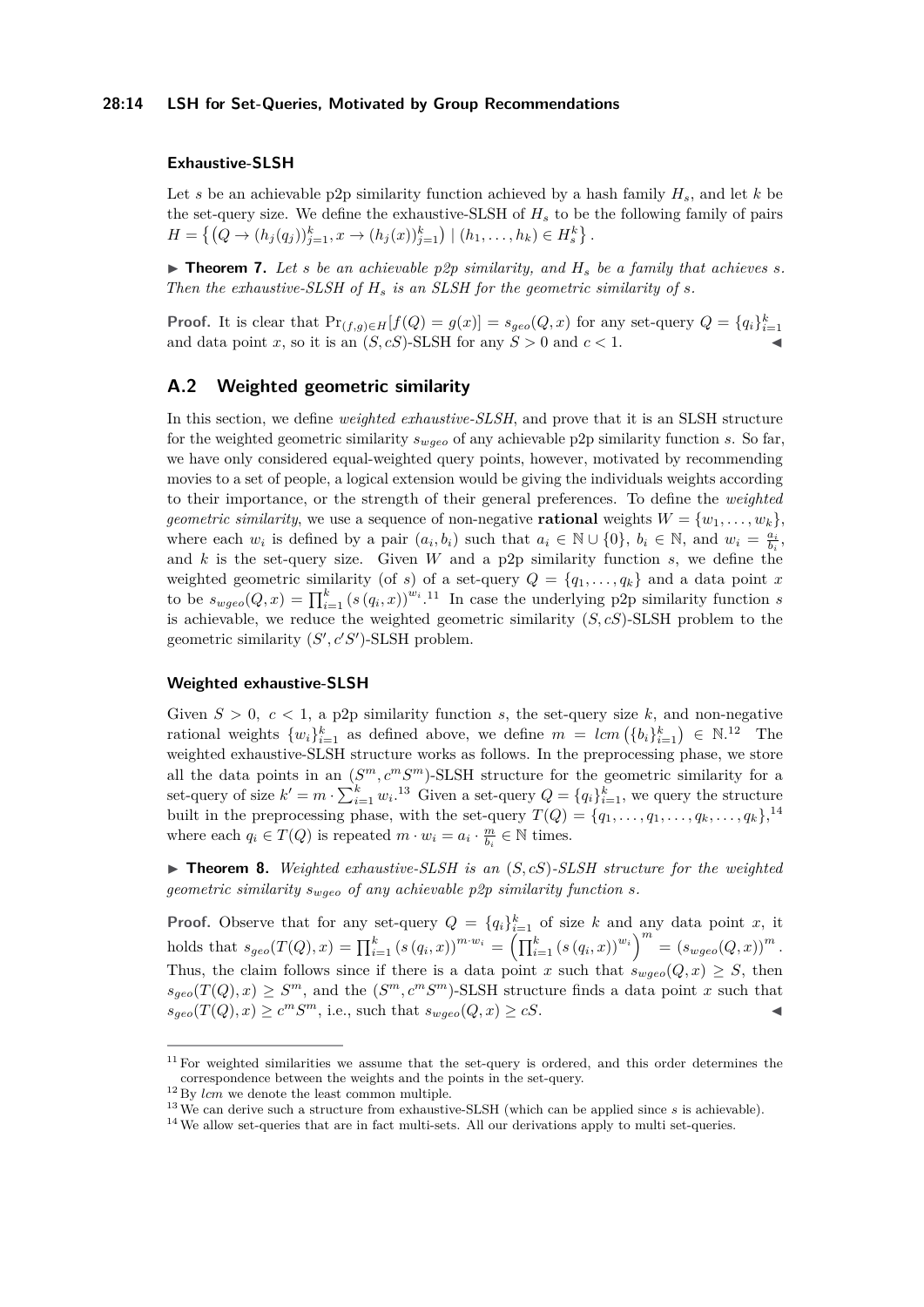### **B Detailed results from Section [4](#page-6-2)**

### <span id="page-14-0"></span>**B.1 Average angular distance**

We warm up with an easy result, and show that repeat-SLSH for the average angular **similarity** (Section [3\)](#page-5-4) is an SLSH family for the average angular **distance** - a fact that follows since the average angular **similarity** is a decreasing function with respect to the average angular **distance**.

▶ **Theorem 9.** Repeat-SLSH for the average angular *similarity* is an SLSH for the average *angular* **distance**  $\angle_{avg}$ .

**Proof.** For any set-query *Q* of size *k* and data point *x*, ∠*sim<sub>avg</sub>*(*Q*, *x*) =  $\frac{1}{k} \sum_{q \in Q} \left(1 - \frac{\angle(q, x)}{\pi}\right)$  $\left(\frac{q,x)}{\pi}\right)$  $= 1 - \frac{\frac{1}{k} \sum_{q \in Q} \angle(q, x)}{\pi} = 1 - \frac{\angle_1(Q, x)}{\pi}$ . Thus, the claim follows since for any  $r > 0$  and  $c > 1$ , by Theorem [3,](#page-5-3) repeat-SLSH for the average angular similarity is an  $(1 - \frac{r}{\pi}, 1 - \frac{cr}{\pi}, p_1, p_2)$ -SLSH for ∠*sim*<sub>1</sub> for some  $p_1 > p_2$ , and specifically is an  $(r, cr, p_1, p_2)$ -SLSH for ∠<sub>*avg*</sub>.

### <span id="page-14-1"></span>**B.2 Average euclidean distance**

We give a formal definition of Shrink-lift-SLSH, which reduces the average euclidean distance problem to the average angular distance problem. Shrink-lift-SLSH works as follows.

**Preprocessing phase.** Given the parameters  $r > 0$ ,  $c > 1$  and the set-query size k, define  $\varepsilon = \frac{1}{2}\sqrt{1-\frac{2}{1+c^2}} < \frac{1}{2}$ . We transform each data point *x* to  $x^{\uparrow}$ , and store the transformed data points in an  $(r', c'r')$ -SLSH structure for the average angular distance, for the parameters  $r' = m(\varepsilon) \cdot \varepsilon r$ ,  $c' = \frac{\varepsilon cr}{r'} = \frac{c}{m(\varepsilon)}$  and  $k' = k$ , where we define  $m : [0, \frac{1}{2}] \to \mathbb{R}$  by  $m(x) = \frac{\sqrt{1+2x^2}}{\sqrt{1-2x^2}}$ .

**Query phase.** Let Q be a set-query of size k. We query the average angular distance  $(r', c'r')$ -SLSH structure constructed in the preprocessing phase with the set-query  $Q' = \{q^{\uparrow} \mid q \in Q\}.$ 

In order to prove that shrink-lift-SLSH is an  $(r, cr)$ -SLSH structure for the average euclidean distance, Lemma [10](#page-14-2) bounds the angle between the lifted points in terms of their original euclidean distance, using the error function  $e(\varepsilon, x, y) := \left(\sqrt{\frac{1}{\varepsilon^2} - ||x||^2} - \sqrt{\frac{1}{\varepsilon^2} - ||y||^2}\right)^2$ .

<span id="page-14-2"></span>▶ **Lemma 10.** *Let*  $x, y \in B_d$  *and*  $\varepsilon \in (0, 1]$ *. Then* 

$$
2\sin^{-1}\left(\frac{\varepsilon}{2}\cdot\|x-y\|\right)\leq\angle(x^{\uparrow},y^{\uparrow})=2\sin^{-1}\left(\frac{\varepsilon}{2}\sqrt{\|x-y\|^2+e(\varepsilon,x,y)}\right).
$$

The following lemma bounds the error term.

<span id="page-14-4"></span>► **Lemma 11.** *For any*  $x, y \in B_d$  *and*  $\varepsilon \in (0, \frac{1}{2}], 0 \le e(\varepsilon, x, y) \le \frac{4}{3} ||x - y||^2 \varepsilon^2$ .

Next, we show the following property of  $\sin^{-1}(\cdot)$ , which is used in the proof of Lemma [13,](#page-14-3) and later in the proof of Lemma [15.](#page-16-0)

<span id="page-14-5"></span>► Lemma 12.  $x \le \sin^{-1}(x) \le \frac{x}{\sqrt{1-x^2}}$  for any  $x \in [0,1)$ *.* 

Then, we use Lemmas [10,](#page-14-2) [11](#page-14-4) and [12](#page-14-5) to derive the following important Lemma.

<span id="page-14-3"></span>► Lemma 13. Let  $x, y \in B_d$  and  $\varepsilon \in (0, \frac{1}{2}]$ . Then,  $\varepsilon ||x - y|| \leq \angle(x^{\uparrow}, y^{\uparrow}) \leq m(\varepsilon) \cdot \varepsilon ||x - y||$ .

Finally, we use Lemma [13](#page-14-3) to prove the following theorem, which is the main result of this section.

I **Theorem 14.** *Shrink-lift-SLSH is an* (*r, cr*)*-SLSH structure for the average euclidean distance edavg.*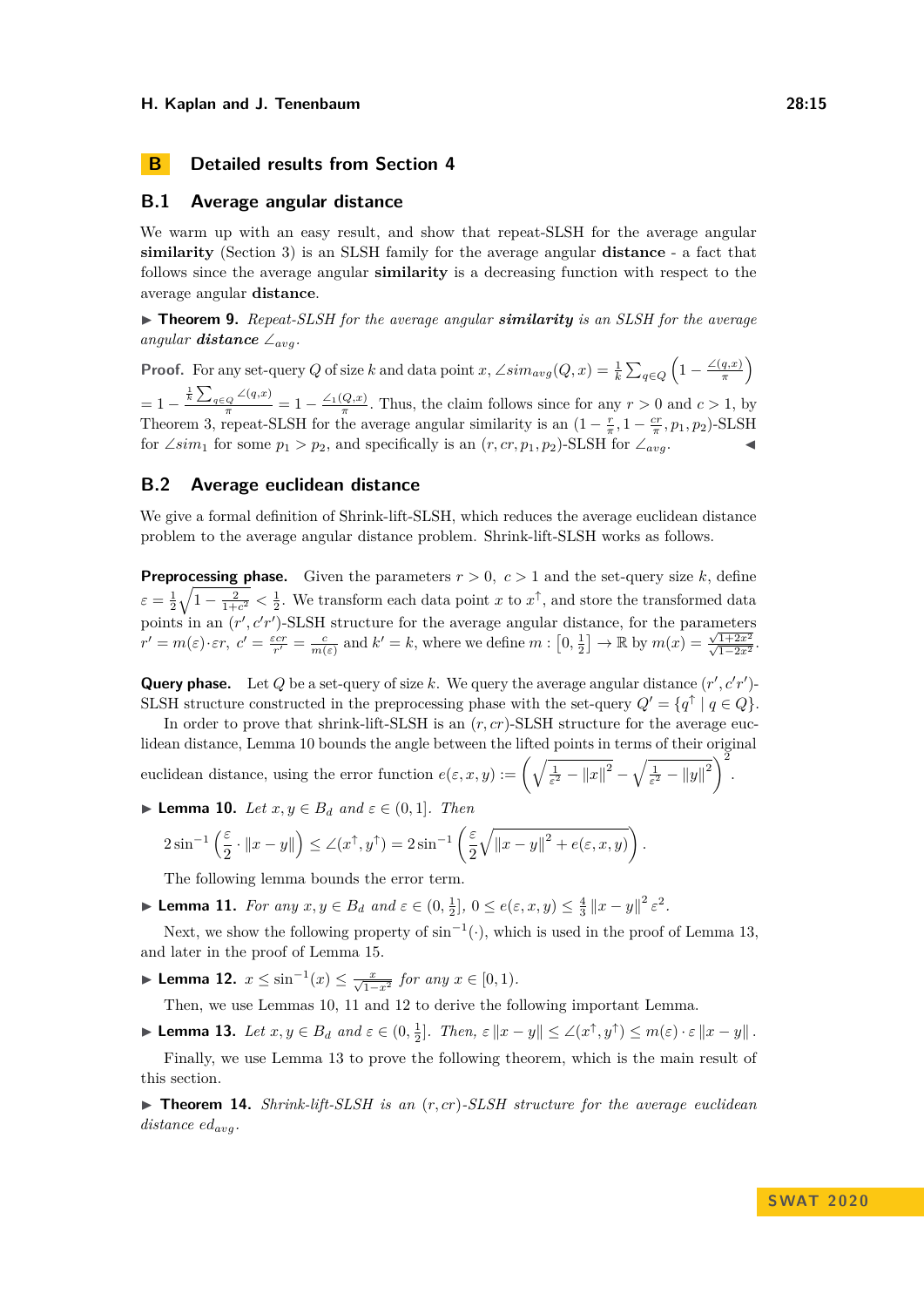### **28:16 LSH for Set-Queries, Motivated by Group Recommendations**

### <span id="page-15-0"></span>**C Euclidean ellipsoid ALSH detailed presentation**

In this section, we give a detailed presentation of the two reductions we use to solve the euclidean ellipsoid ALSH problem from Section [5.](#page-7-1) Section [C.1](#page-15-1) gives a reduction from the euclidean ellipsoid ALSH to the angular ellipsoid problem. Section [C.2](#page-16-1) then reduces this problem to the weighted geometric angular similarity SLSH problem, which is solved in Appendix [A.2.](#page-13-0) We note that this reduction requires that any query  $q = (p, \{e_i\}_{i=1}^d)$  and data point *x* in the angular ellipsoid structure satisfy  $\angle(p, x) \leq \sqrt{\frac{c-1}{c}} \cdot \frac{\pi}{4}$ . As we will see, the inputs to the angular ellipsoid structure that we produce by the first reduction (i.e., from the euclidean ellipsoid problem) will satisfy this requirement.

It is worth mentioning that the solution in Appendix [A.2](#page-13-0) requires that the weights are rational, hence we also require rational weights in both the ellipsoid structures.

### <span id="page-15-1"></span>**C.1 From euclidean ellipsoid ALSH to angular ellipsoid ALSH**

In this section, we reduce the euclidean ellipsoid (*r, cr*)-ALSH problem to an angular ellipsoid  $(r', c'r')$ -ALSH problem. To do this, we use the shrink-lift transformation  $(\cdot)$ <sup>†</sup> from Section [4](#page-6-2) with an appropriately tuned shrinking parameter  $\varepsilon$ , to map our data points from  $B_d$  to  $S_{d+1}$ . For our proofs of Lemma [15](#page-16-0) and Theorem [16](#page-16-2) to hold, we need that  $\varepsilon \leq \frac{1}{8}$ . Additionally, to prove that the parameter *c*' that we use for the angular ellipsoid  $(r', c'r')$  structure is larger than 1 (Theorem [16\)](#page-16-2), we need that  $\varepsilon \le \frac{\sqrt[8]{c-1}}{\sqrt[8]{c+1}}$  and  $\varepsilon \le \sqrt{\frac{(c-\sqrt{c})r}{5(\sqrt{c}+1)\cdot\sum_{i=1}^d w_i}}$ . Finally, to ensure that  $\angle(p,x) \leq \sqrt{\frac{c-1}{c}} \cdot \frac{\pi}{4}$  for any query  $q = (p, \{e_i\}_{i=1}^d)$  and data point *x* in the angular ellipsoid structure (see the proof of Theorem [16](#page-16-2) in the full paper), we need that  $\varepsilon \leq \sqrt{1 - \frac{1}{\sqrt[4]{c}}} \cdot \frac{\pi}{8\sqrt{c}}$  $\frac{\pi}{8\sqrt{2}}$ . We therefore set  $\varepsilon$  to be the minimum of all these upper bounds, that is  $\varepsilon = \min\left(\frac{1}{8}, \frac{\sqrt[8]{c}-1}{\sqrt[8]{c}+1}, \sqrt{\frac{(c-\sqrt{c})r}{5(\sqrt{c}+1) \cdot \sum_{i=1}^{d} w_i}}, \sqrt{1-\frac{1}{\sqrt[4]{c}}}\cdot \frac{\pi}{8 \sqrt{c}}\right)$  $rac{\pi}{8\sqrt{2}}$  $\setminus$ *.*

We store the images (by the shrink-lift transformation) of our data points in the angular ellipsoid  $(r', c'r')$ -ALSH structure.<sup>[15](#page-15-2)</sup> We recall (Lemma [13\)](#page-14-3) that for a sufficiently small  $\varepsilon$  the angular distance between  $x^{\uparrow}$  and  $y^{\uparrow}$  is approximately equal to  $\varepsilon$  times the euclidean distance between *x* and *y*. We set  $r' = \varepsilon^2 (1+\varepsilon)^2 \cdot (r + 5\beta(\varepsilon) \cdot \sum_{i=1}^d w_i)$ , and  $c' =$  $\varepsilon^2 (1-\varepsilon)^2 \cdot \left( cr - 5\beta(\varepsilon) \cdot \sum_{i=1}^d w_i \right)$  $\frac{5\beta(\varepsilon)\cdot\sum_{i=1}^dw_i}{r'}$ , where  $\beta(\varepsilon)=\frac{1-\sqrt{1-\varepsilon^2}}{\sqrt{1-\varepsilon^2}}\approx \frac{\varepsilon^2}{2}\geq 0$ . Our choice of  $\varepsilon$  guarantees that  $\beta(\varepsilon) \cdot \sum_{i=1}^d w_i \ll r$  and thereby *r'* is approximately  $\varepsilon^2 \cdot r$ , as we expect since the angular ellipsoid distance is a sum of (weighted) squared angular distances each of which is smaller by a factor of *ε* from its corresponding euclidean distance. Notice also that for our choice of *ε*, *c*' is approximately equal to  $\sqrt[n]{c}$ .<sup>[16](#page-15-3)</sup> The angular ellipsoid structure uses the same weights as of the euclidean ellipsoid structure.

### **The query**

Let  $q_0 = (p, \{e_i\}_{i=1}^d)$  be a euclidean ellipsoid query, where  $p \in B_d$  is a center of an ellipsoid and  $\{e_i\}_{i=1}^d$  are the unit vectors of  $\mathbb{R}^d$  in the directions of the ellipsoid axes. We query the angular ellipsoid structure constructed in the preprocessing phase with the angular ellipsoid

<span id="page-15-2"></span><sup>&</sup>lt;sup>15</sup>We do not want to set  $\varepsilon$  to be too small since this is likely to deteriorate the performance of the angular ellipsoid structure on these images.

<span id="page-15-3"></span><sup>&</sup>lt;sup>16</sup> By using a smaller  $\varepsilon$  we can make  $c'$  closer to  $c$ .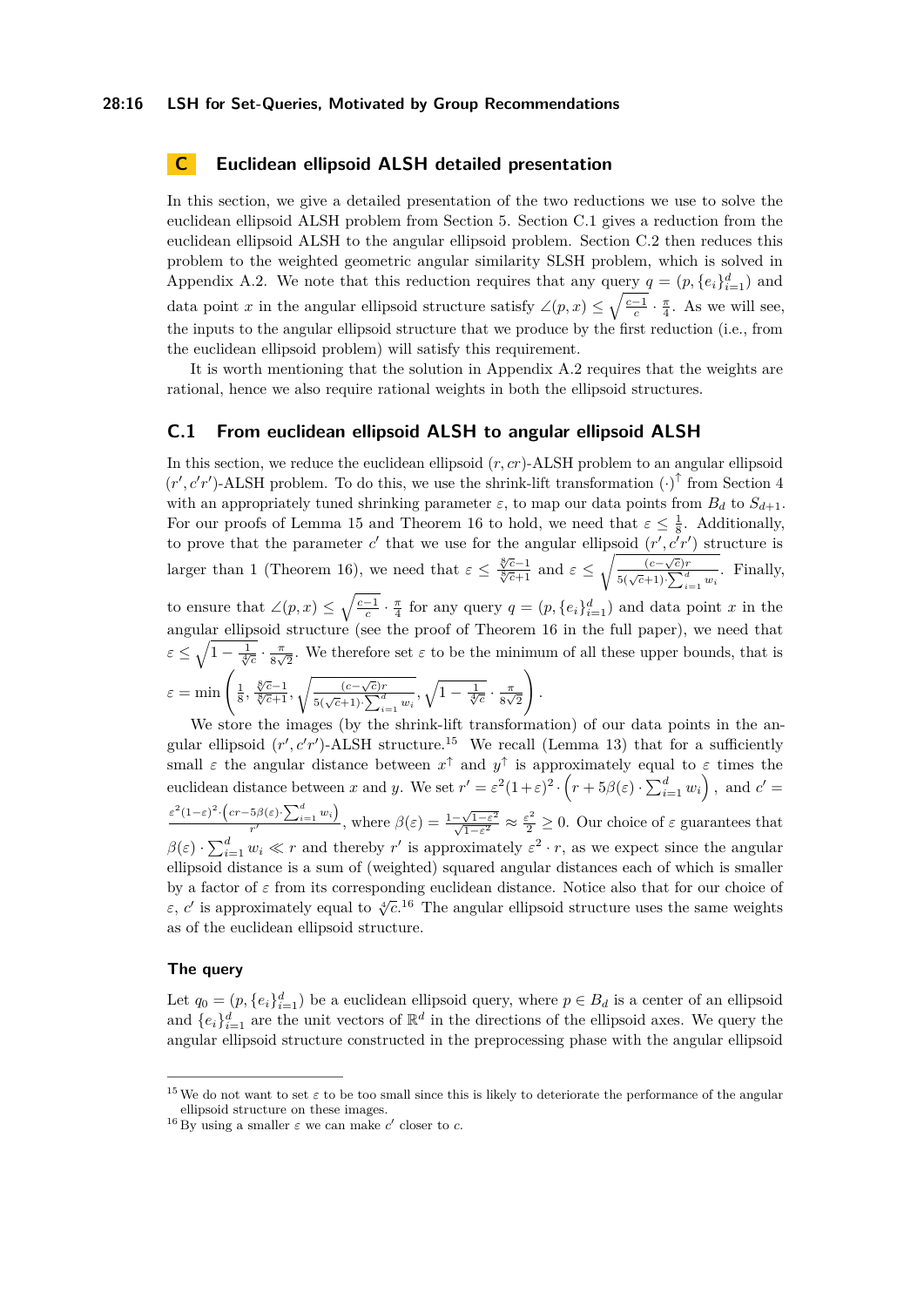query  $q = (p^{\uparrow}, {\bar{\epsilon}_i}_{i=1}^d)$ , where each  $\bar{\epsilon}_i$  is obtained by rotating  $(e_i, 0)$  in the direction of  $(0, \ldots, 0, 1)$ , until its angle with  $p^{\uparrow}$  becomes  $\frac{\pi}{2}$  (this is illustrated in Figure [3\)](#page-8-1). Formally, we define  $\overline{e_i} := (a_i \cdot e_i; \sqrt{1-a_i^2})$  where  $a_i = -sign(p_i) \cdot \sqrt{\frac{1 - ||\varepsilon p||^2}{\varepsilon^2 p_i^2 + 1 - ||\varepsilon|}}$  $\frac{1 - ||\varepsilon p||^2}{\varepsilon^2 p_i^2 + 1 - ||\varepsilon p||^2} \in [-1, 1],$  and  $sign(x) =$  $\int 1$  if  $x \geq 0$ −1 if *x <* 0 . To simplify the expression above, we define  $z(p, \varepsilon) := \sqrt{\varepsilon^2 p_i^2 + 1 - ||\varepsilon p||^2}$ , so we get that  $a_i = -sign(p_i)$ .  $\sqrt{1-\|\varepsilon p\|^2}$  $\frac{1 - ||\varepsilon p||^2}{z(p, \varepsilon)}$ , and  $\sqrt{1 - a_i^2} = \frac{\varepsilon |p_i|}{z(p, \varepsilon)} = \frac{\varepsilon p_i \cdot sign(p_i)}{z(p, \varepsilon)}$ . Note that this definition of  $\overline{e_i}$  makes  $\overline{e_i}$  orthogonal to  $p^{\uparrow}$ . Indeed,  $\overline{e_i}^T \cdot p^{\uparrow} = a_i \cdot \varepsilon p_i +$  $\sqrt{1 - a_i^2} \cdot \sqrt{1 - ||\varepsilon p||^2} = -sign(p_i)$  $\frac{\cos e_i}{\sqrt{1-\|\varepsilon p\|^2}}$  $\frac{1-\|\varepsilon p\|^2}{z(p,\varepsilon)}\cdot\varepsilon p_i + \frac{\varepsilon p_i\cdot sign(p_i)}{z(p,\varepsilon)}\cdot\sqrt{1-\|\varepsilon p\|^2} = 0$ , where the

first equality follows from the definition  $x^{\uparrow} = (\varepsilon x_1, \dots, \varepsilon x_d, \sqrt{1 - ||\varepsilon x||^2})$ .

The following Lemma implies the correctness of our structure, stated in Theorem [16.](#page-16-2)

<span id="page-16-0"></span>► **Lemma 15.** Let  $\varepsilon \in (0, \frac{1}{2})$ ,  $x, p \in B_d$ , and a euclidean ellipsoid query  $q_0 = (p, \{e_i\}_{i=1}^d)$ , where  $\{e_i\}_{i=1}^d$  is the standard basis in  $\mathbb{R}^d$ . Then taking  $q=(p^{\uparrow}, \{\overline{e_i}\}_{i=1}^d)$  as above, for every  $i \in$ [d] we have that  $\max (0, \varepsilon(1-\varepsilon) \cdot (|x_i - p_i| - \beta(\varepsilon))) \le \angle_i (q, x^{\uparrow}) \le \varepsilon(1+\varepsilon) \cdot (|x_i - p_i| + \beta(\varepsilon)),$ *where*  $\angle_i(q, x)$  *is the angular distance between x and its projection on the hyperplane orthogonal*  $to e_i$  (see Figure [2\)](#page-7-0).

In Section [C.2,](#page-16-1) we show the existence of an angular ellipsoid  $(r', c'r')$ -ALSH structure, so we conclude the following theorem.

<span id="page-16-2"></span> $\triangleright$  **Theorem 16.** *The structure above is an*  $(r, cr)$ -ALSH *structure for the euclidean ellipsoid distance*  $d_{\circ}$ *.* 

Our reduction guarantees that any query  $q = (p^{\uparrow}, {\{\overline{e_i}\}}_{i=1}^d)$  for the angular ellipsoid structure and any data point  $x^{\uparrow}$  stored in it, satisfy  $\angle(p, x) \leq \sqrt{\frac{c'-1}{c'}} \cdot \frac{\pi}{4}$  as required.

### <span id="page-16-1"></span>**C.2 From angular ellipsoid ALSH to weighted geometric angular similarity SLSH**

In this section, we reduce the angular ellipsoid (*r, cr*)-ALSH problem that we have studied in Section [C.1,](#page-15-1) to a weighted geometric angular similarity  $(r', c'r')$ -SLSH problem.

### **C.2.1 H-hash - the LSH scheme of Jain et al.**

Our data structure is based on the H-hash of Jain et al. [\[12\]](#page-12-12). The H-hash stores points which reside on  $S_{d+1}$  such that for a query hyperplane h through the origin, we can efficiently retrieve the data points that have a small angular distance with their projection on *h*.

H-hash in fact uses an SLSH family for the s2p geometric angular similarity for sets of size 2. That is, a hash function is defined by two random directions *u* and *v*. We hash a point x to the concatenation of  $sign(x^T u)$  and  $sign(x^T v)$  and we represent a query hyperplane h, perpendicular to *e*, by the set  $\{e, -e\}$ , which is hashed to the concatenation of  $sign(e^T u)$ and  $sign((-e)^T v)$ .

The probability that a data point *x* collides with the hyperplane *h* perpendicular to *e* is equal to  $\angle sim(x, e) \cdot \angle sim(x, -e) = (1 - \angle(x, e)/\pi)(1 - \angle(x, -e)/\pi)$ . This collision probability increases with the angle between *x* and its projection on *h*, and attains its maximum when *x* is on *h*.

Recall that the angular ellipsoid distance between a query  $q = (p, \{e_i\}_{i=1}^d)$  and a point *x* is a weighted sum of the terms  $(\angle_i(q, x))^2$ . Therefore, if we hash the hyperplane orthogonal to *e<sup>i</sup>* with H-hash, it will collide with higher probability with data points *x* with a smaller